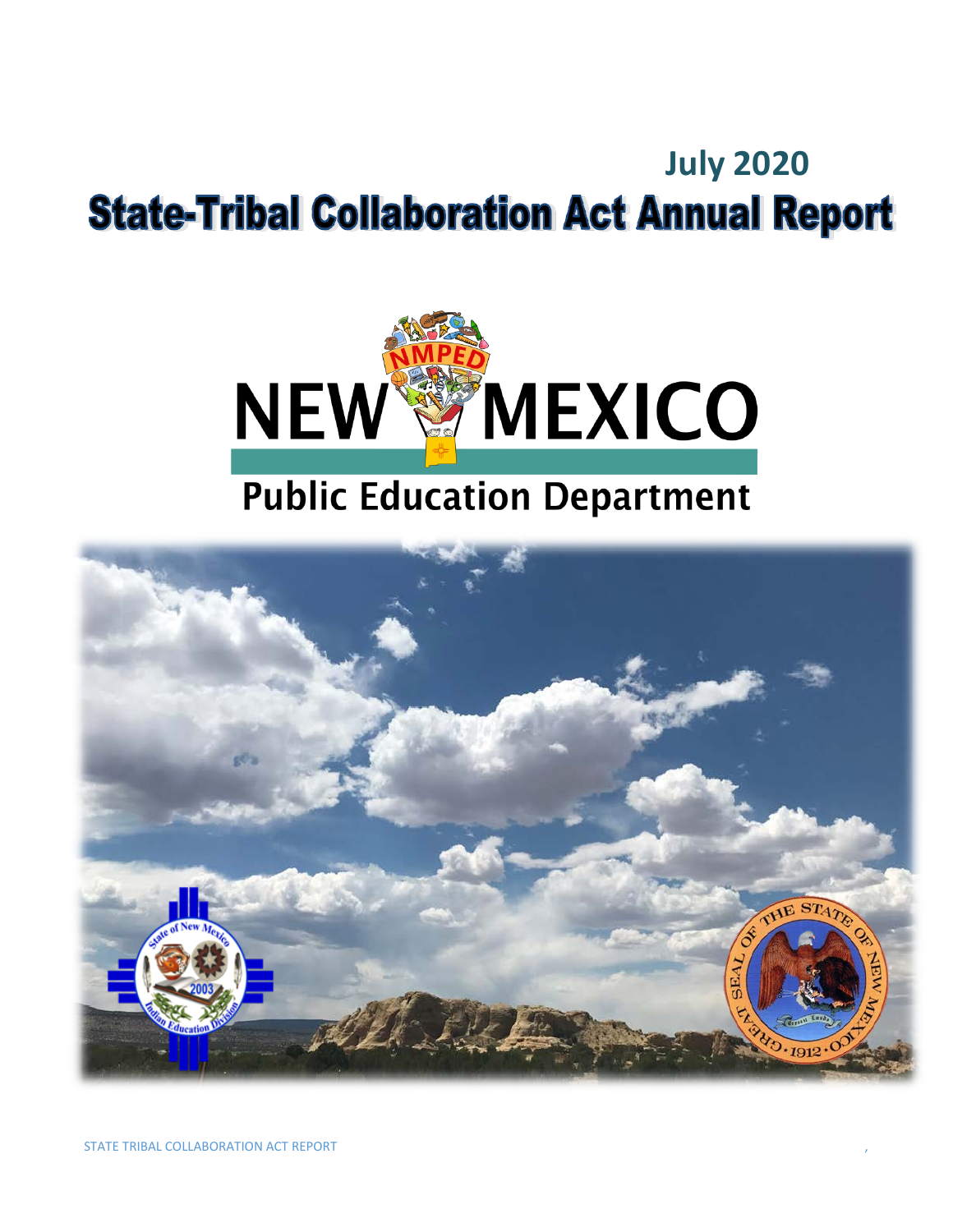# Table of Contents

| Promotes effective communication and collaboration between the state agency and Indian nations, tribes, or pueblos8      |
|--------------------------------------------------------------------------------------------------------------------------|
|                                                                                                                          |
|                                                                                                                          |
| Promote positive government - to -government relations between the state and Indian nations, tribes, or pueblos11        |
| Promote culture competency in providing effective services to American Indians or Alaska Natives;17                      |
|                                                                                                                          |
|                                                                                                                          |
|                                                                                                                          |
| Establishes a method for notifying employees of the state agency of the provisions of the State-Tribal Collaboration Act |
|                                                                                                                          |
|                                                                                                                          |
|                                                                                                                          |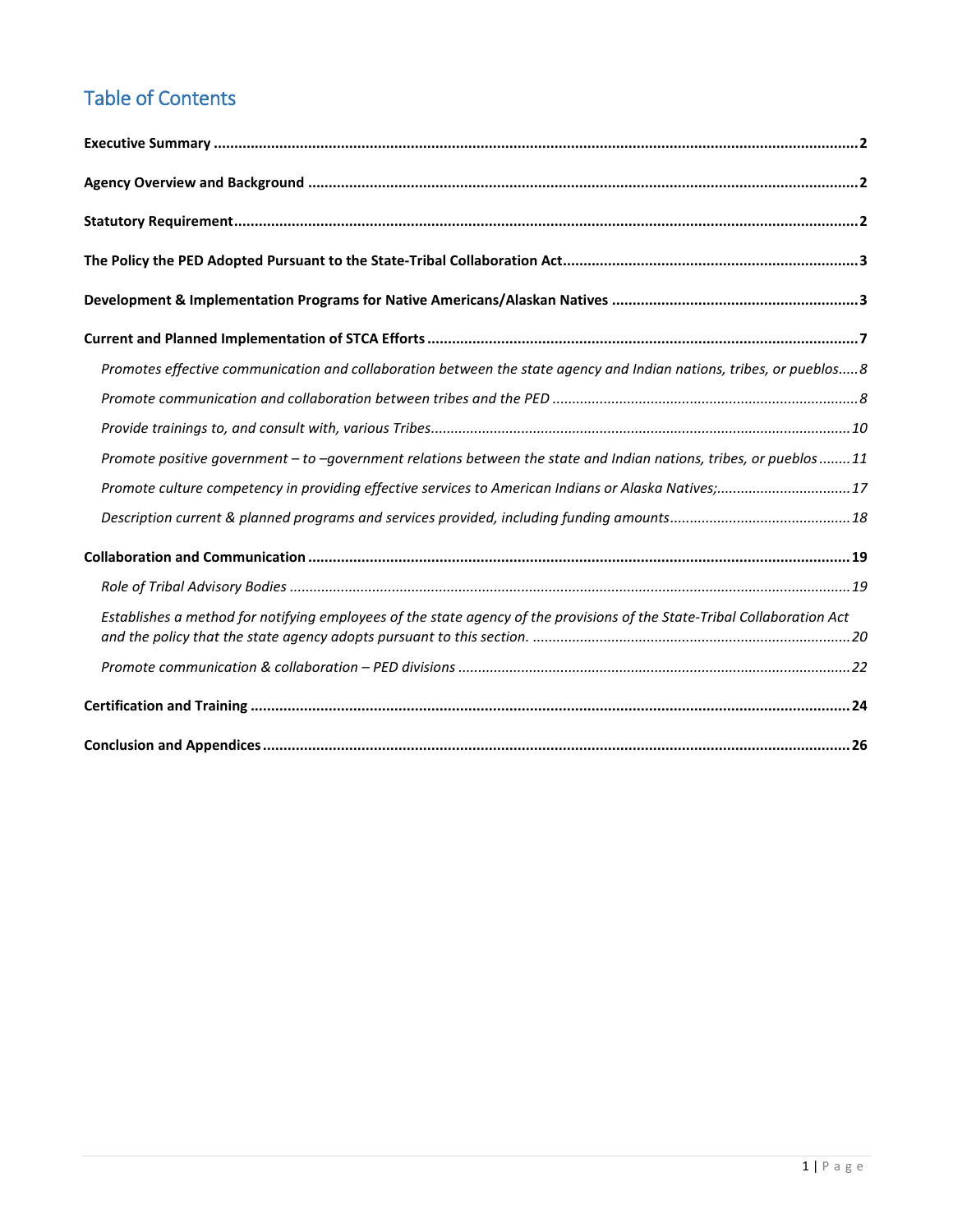# <span id="page-2-0"></span>Executive Summary

The State-Tribal Collaboration Act (STCA) reflects the commitment of the New Mexico Public Education Department to work with tribal leaders on a government-to-government basis and provide guidance for the implementation of Indian Education Act. The STCA signifies a milestone achievement that the State and the 22 sovereign nations, tribes, and pueblos accomplished together and will pave the way for the future benefit and longevity of cooperative and productive State-Tribal relationships. The STCA institutionalizes the intergovernmental relationship through several interdependent components and provides a basis on which the New Mexico Public Education Department (PED) and the tribes can work together to better collaborate and communicate on educational issues of mutual concern.

## <span id="page-2-1"></span>Agency Overview and Background

#### **Mission Statement: Equity, Excellence and Relevance**

The New Mexico PED partners with educators, communities, and families to ensure that ALL students are healthy, secure in their identity, and holistically prepared for college, career, and life.

#### **Vision: Rooted in Our Strengths**

Students in New Mexico are engaged in a culturally and linguistically responsive educational system that meets the social, emotional, and academic needs of ALL students.

<span id="page-2-2"></span>The State Tribal Collaboration Act provides guidance for the Indian Education Act.

## Statutory Requirement

The State-Tribal Collaboration Act (STCA ) is a regulatory requirement located at Subsection C of Section 18.11.1 NMSA 1978 and requires that the PED issue this report. This section describes the laws and rules that apply to the STCA in relevant part as follows:

No later than July 31 of every year, a State agency shall submit a report to the Indian Affairs Department on the activities of the State agency pursuant to the State-Tribal Collaboration Act, and the Indian Affairs Department shall compile all such reports for submittal to the governor and to the legislature. The report shall include

- (1) the policy the state agency adopted pursuant to the State-Tribal Collaboration Act;
- $(2)$  the names of, and contact information for, the individuals in the state agency who are responsible for developing and implementing programs of the state agency that directly affect American Indians or Alaska Natives;
- (3) the current and planned efforts of the state agency to implement the policy set forth in Subsection A of Section 3 of the State-Tribal Collaboration Act;
- (4) a certification by the state personnel office of the number of managers and employees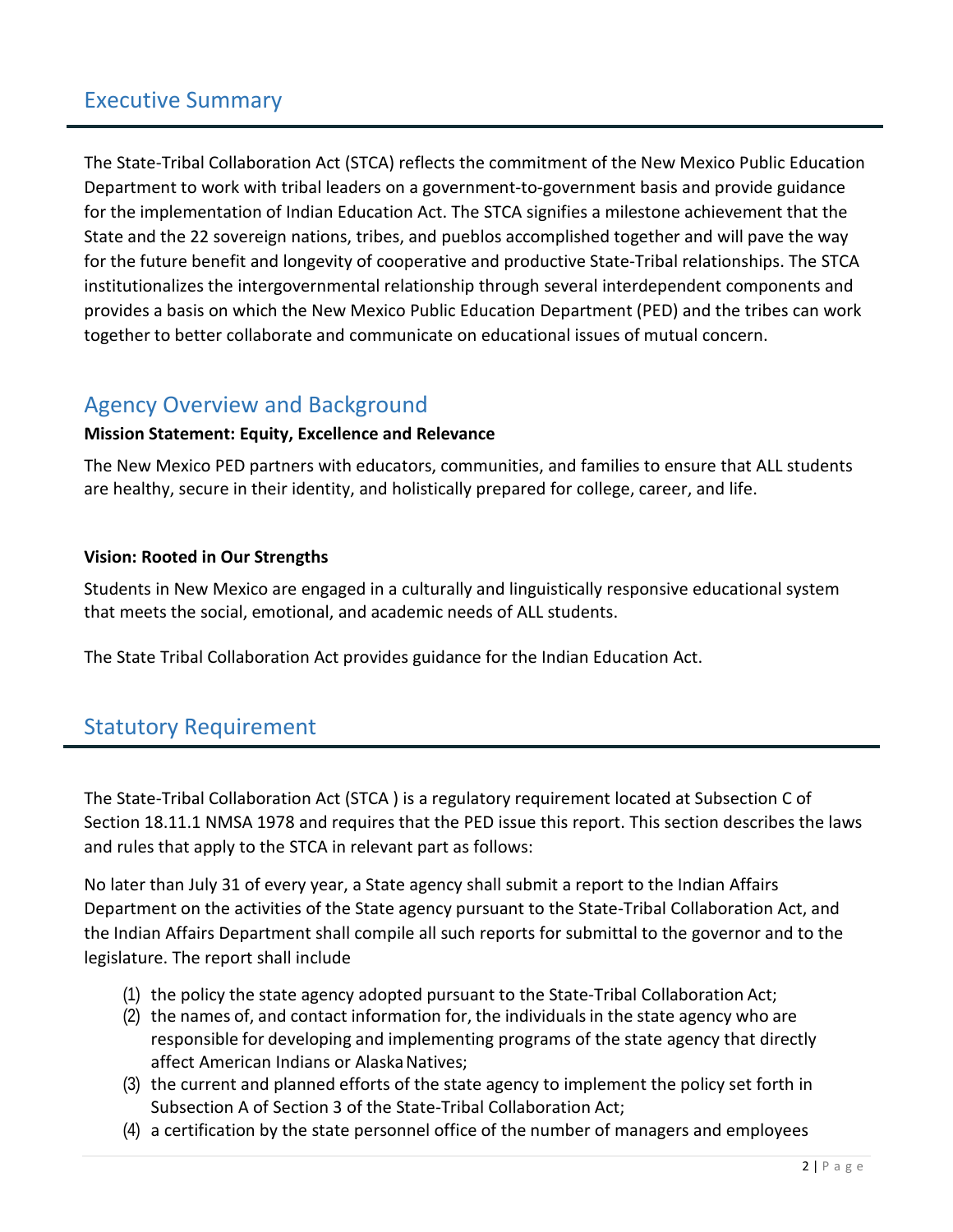of each state agency who have completed the training required by Subsection B of this section;

- (5) a description of current and planned programs and services provided to, or directly affecting, American Indians or Alaska Natives and the amount of funding for each program; and
- (6) the method the state agency established for notifying employees of the state agency of the provisions of the State- Tribal Collaboration Act.

# <span id="page-3-0"></span>The Policy the PED Adopted Pursuant to the State-Tribal Collaboration Act

On July 8, 2016, the PED approved and adopted its Collaboration and Communication Policy in compliance with the State-Tribal Collaboration Policy. Implementation of the policy requires a constant and ongoing government-to- government relationship between the tribes, pueblos, and nations of New Mexico, and the PED. The many collaborative outreach activities with tribes and pueblos are a reflection of the PED's commitment to engage in meaningful dialogue, and they improve the opportunities for American Indian students to succeed both academically and culturally. Collaborative outreach activities stemming from the policy include such as the following:

- 1. Formalize the requirement of the STCA to implement a collaboration and communication policy that seeks collaboration and participation by Indian nations, tribes, and pueblos in the policy development and program activities or services related to education.
- 2. Establish a minimum set of requirements and expectations with respect to a government-to government relationship to increase educational attainment.
- 3. Promote the development of innovative methods of obtaining collaboration on issues from tribal governments and involving tribal governments in agency decision-making processes that affect education policy.
- 4. Establish a process that can assist in resolving potential conflicts, maximizing intergovernmental relations, and enhancing an exchange of ideas and resources between the entities for the greater good of all New Mexico's citizens.

The complete policy may be accessed at the following link: [https://webnew.ped.state.nm.us/wp](https://webnew.ped.state.nm.us/wp-content/uploads/2019/02/STCR-Policy-with-Colver-Letter.pdf)[content/uploads/2019/02/STCR-Policy-with-Colver-Letter.pdf](https://webnew.ped.state.nm.us/wp-content/uploads/2019/02/STCR-Policy-with-Colver-Letter.pdf)

# <span id="page-3-1"></span>Development & Implementation Programs for Native Americans/Alaskan **Natives**

The following table shows the work plan from the Tribal Leaders Summit with the Indian Affairs Department and Tribal liaisons that took place on October 16, 2019.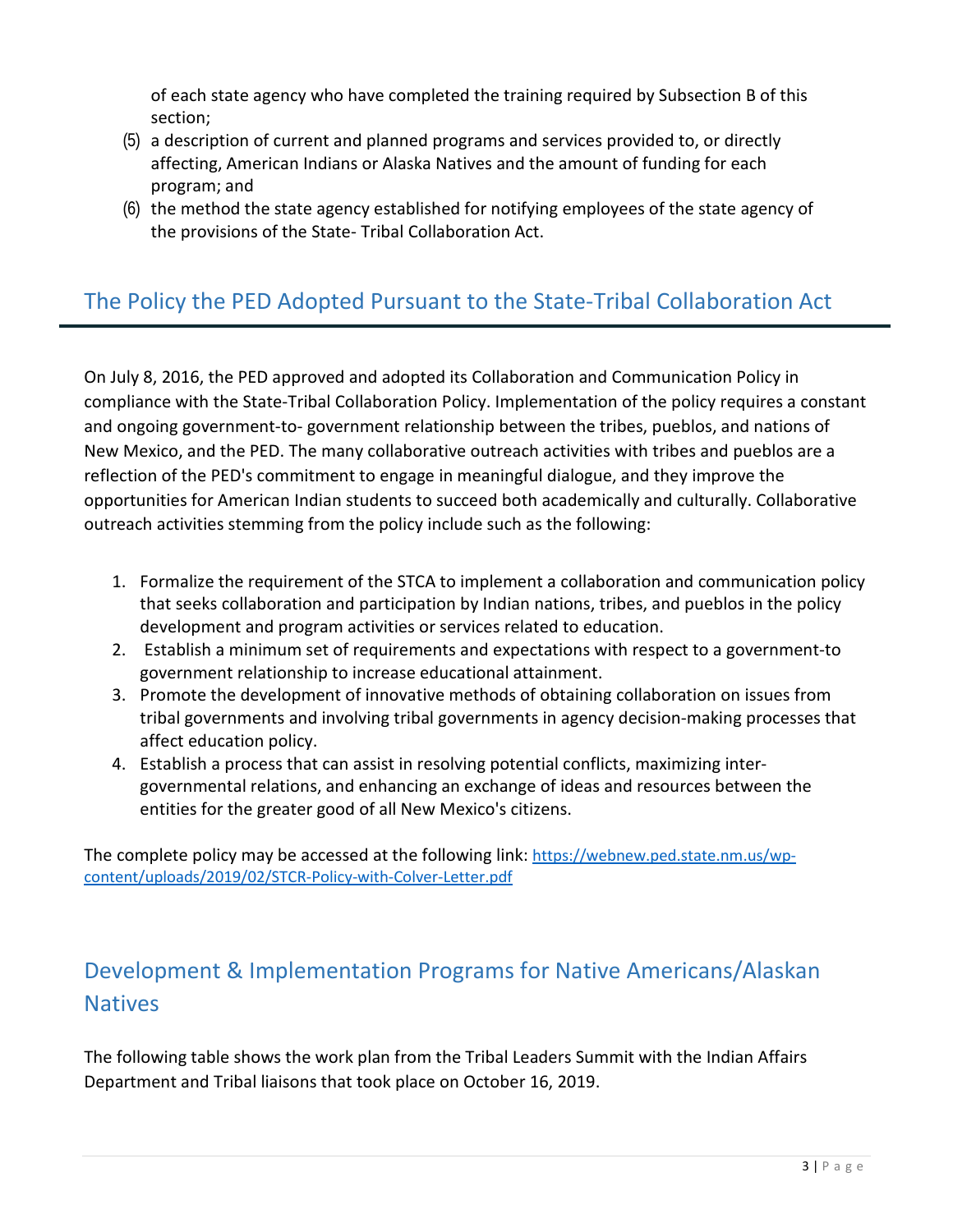| <b>Action Plan:</b><br><b>Education</b>                                                                                           | <b>Agency</b><br><b>Responsible</b> |            |  | <b>Actions Taken</b>                                                                                                                                                                                                                                                                                                                                                                                                                                        | <b>Lead</b> |                                                                                                                                                                                                                 | <b>Additional Resources</b><br><b>Required/Concerns</b>                                                                                                                                                                                                                                                               |
|-----------------------------------------------------------------------------------------------------------------------------------|-------------------------------------|------------|--|-------------------------------------------------------------------------------------------------------------------------------------------------------------------------------------------------------------------------------------------------------------------------------------------------------------------------------------------------------------------------------------------------------------------------------------------------------------|-------------|-----------------------------------------------------------------------------------------------------------------------------------------------------------------------------------------------------------------|-----------------------------------------------------------------------------------------------------------------------------------------------------------------------------------------------------------------------------------------------------------------------------------------------------------------------|
| <b>B. PRIMARY AND SECONDARY EDUCATION</b>                                                                                         |                                     |            |  |                                                                                                                                                                                                                                                                                                                                                                                                                                                             |             |                                                                                                                                                                                                                 |                                                                                                                                                                                                                                                                                                                       |
| Track every dollar in every<br>school district by 2020.                                                                           |                                     | <b>PED</b> |  | Goal is in place. Point<br>person established<br>(Deputy Secretary Adan<br>Delgado). Next step:<br>work both internally<br>and with districts to<br>triangulate financial<br>systems.                                                                                                                                                                                                                                                                       |             | Adan Delgado,<br><b>Deputy Secretary</b><br>of Finance and<br>Operations<br>David Craig,<br>Director School<br><b>Budget and</b><br><b>Finance Analysis</b>                                                     | <b>Additional Support:</b><br>Kara Bobroff, Deputy<br>Secretary of Identity,<br>Equity and<br>Transformation and<br><b>Acting Assistance</b><br>Secretary of Indian<br>Education<br>Mayra Valtierrez,<br>Director of Language<br>and Culture and Interim<br>Deputy Director of<br><b>Indian Education</b><br>Division |
| <b>Consult with tribal</b><br>education directors next<br>quarter on HB 250. (Indian<br><b>Education Act</b><br>reauthorization). |                                     | <b>PED</b> |  | 10/16/2019 Review<br>with the Indian<br><b>Education Advisory</b><br>Council<br>10/22/2019<br>Consultation at<br>Government to<br>Government<br>$10/22/2019 - 1/7/2020$<br>Consultation period<br>open upon tribal<br>request<br>1/8/2020 Consultation<br>with tribal leaders and<br>tribal education<br>departments<br>1/28/2020 published on<br>NM Register for public<br>comment period<br>$3/16/2020 - Public$<br>hearing at NMPED<br><b>Mabry Hall</b> |             | Timothy Hand,<br>Ph.D., Deputy<br>Secretary of<br>Policy, Strategy<br>and<br>Accountability<br>John Sena,<br>Director of Policy,<br>Innovation, and<br>Measurement<br>Heidi Macdonald,<br><b>Policy Analyst</b> | <b>Additional Support:</b><br>Kara Bobroff, Deputy<br>Secretary of Identity,<br>Equity and<br>Transformation and<br><b>Acting Assistance</b><br>Secretary of Indian<br>Education<br>Mayra Valtierrez,<br>Director of Language<br>and Culture and Interim<br>Deputy Director of<br><b>Indian Education</b><br>Division |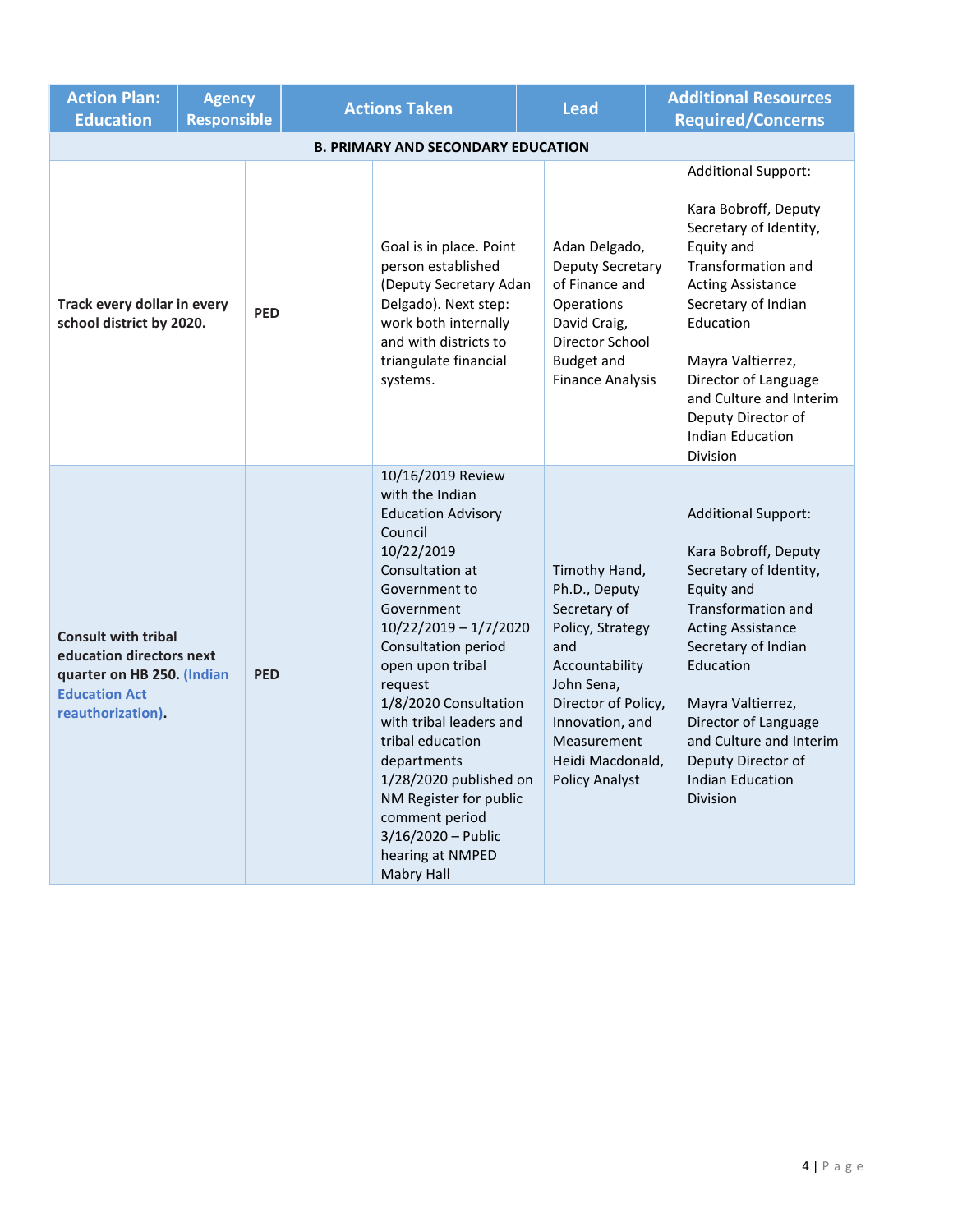| <b>Require school districts to</b> | <b>PED</b> | The NM DASH 90-day             | Katarina Sandoval,          |  |
|------------------------------------|------------|--------------------------------|-----------------------------|--|
| submit a 90-day plan at the        |            | plan is required by all        | Deputy Secretary            |  |
| start of the school year           |            | schools and per the            | of Academic                 |  |
| showing compliance with            |            | Ideal State (attached)         | Engagement and              |  |
| the Indian Education Act           |            | the work for the NM            | <b>Student Success</b>      |  |
| and how at-risk funding is         |            | DASH Annual Plan and           |                             |  |
| being utilized and what            |            | 90-day plan begins in          | Elisabeth                   |  |
| services are being offered         |            | March/April, with              | Peterson, Director          |  |
| to students with                   |            | approval by the LEA in         | of Priority Schools         |  |
| disabilities, English              |            | May, and ready for             |                             |  |
| language learners,                 |            | implementation August          | Kara Bobroff,               |  |
| economically                       |            | (beginning of school).         | Deputy Secretary            |  |
| disadvantaged students,            |            |                                | of Identity, Equity         |  |
| and Native American                |            | Will be launched soon          | and                         |  |
| students.                          |            | since select districts         | Transformation              |  |
|                                    |            | participating in               | and Acting                  |  |
|                                    |            | <b>Principals Pursuing</b>     | Assistance                  |  |
|                                    |            | Excellence. Will be            | Secretary of                |  |
|                                    |            | implemented by all             | <b>Indian Education</b>     |  |
|                                    |            | districts in the 2020-         |                             |  |
|                                    |            | 2021 school year.              | Mayra Valtierrez,           |  |
|                                    |            |                                | Director of                 |  |
|                                    |            | The Indian Education           |                             |  |
|                                    |            |                                | Language and<br>Culture and |  |
|                                    |            | Act and how at-risk            |                             |  |
|                                    |            | funding is being utilized      | Interim Deputy              |  |
|                                    |            | and what services are          | Director of Indian          |  |
|                                    |            | being offered to               | <b>Education Division</b>   |  |
|                                    |            | students with                  |                             |  |
|                                    |            | disabilities, English          |                             |  |
|                                    |            | language learners,             |                             |  |
|                                    |            | economically                   |                             |  |
|                                    |            | disadvantaged students,        |                             |  |
|                                    |            | and Native American            |                             |  |
|                                    |            | students, this                 |                             |  |
|                                    |            | information is being           |                             |  |
|                                    |            | gathered by an                 |                             |  |
|                                    |            | alternate process.             |                             |  |
| <b>Review annual reports</b>       | <b>PED</b> | <b>Tribal Education Status</b> | Kara Bobroff,               |  |
| submitted by school                |            | Report                         | Deputy Secretary            |  |
| districts and make                 |            | April-June, 2020:              | of Identity, Equity         |  |
| recommendations for                |            | Regional                       | and                         |  |
| improvement.                       |            | Meetings/Technical             | Transformation              |  |
|                                    |            | Assistance to provide          | and Acting                  |  |
|                                    |            | recommendations for            | Assistance                  |  |
|                                    |            | improvement.                   | Secretary of                |  |
|                                    |            | July 30, 2020: Reports         | <b>Indian Education</b>     |  |
|                                    |            | must be provided to the        | Daphne Littlebear,          |  |
|                                    |            | assistant secretary and        | <b>Indian Education</b>     |  |
|                                    |            | tribes.                        | Division-Education          |  |
|                                    |            | August-October, 2020:          | Administrator               |  |
|                                    |            | IED will review district       | Judith Harmon,              |  |
|                                    |            | reports and synthesize         | <b>Indian Education</b>     |  |
|                                    |            | for statewide report.          | Division-Data               |  |
|                                    |            | November 15, 2020:             | Analyst                     |  |
|                                    |            | Annual statewide tribal        |                             |  |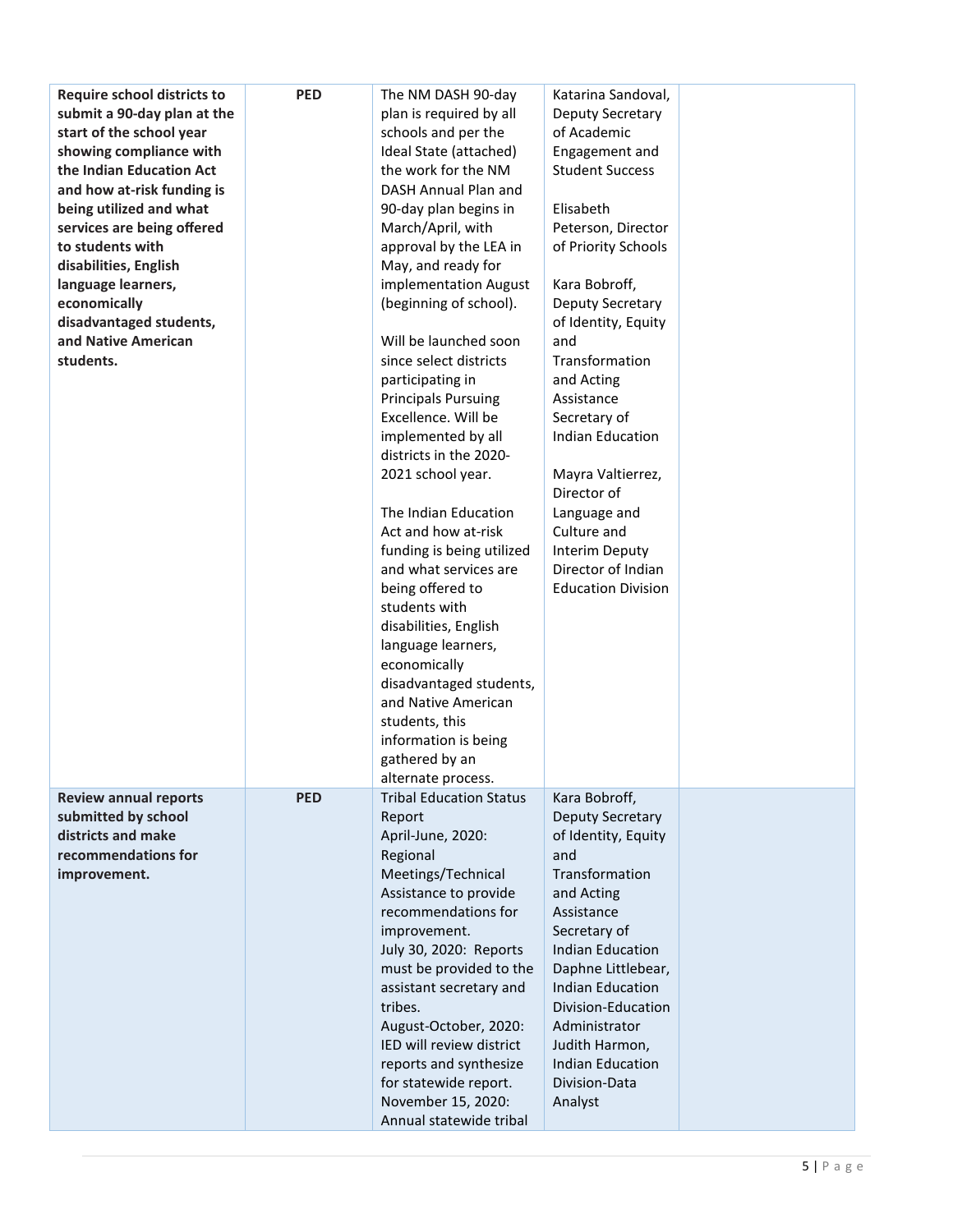|                                                                                                                                                               |                                    | education report<br>submitted to NM Tribes.<br><b>Indian Education Grant</b><br><b>Funding Reports</b><br>April-June, 2020:<br>Regional<br>Meetings/Technical<br>Assistance to provide<br>recommendations for<br>improvement.<br>June 30, 2020: IEA<br>funds must be<br>expended<br>July 12, 2020: End of<br>Year report must be<br>submitted to IED.                                                                                                            |                                                                                                                                                                                      |                                                                                                                                                                                                                                                                                                                       |
|---------------------------------------------------------------------------------------------------------------------------------------------------------------|------------------------------------|------------------------------------------------------------------------------------------------------------------------------------------------------------------------------------------------------------------------------------------------------------------------------------------------------------------------------------------------------------------------------------------------------------------------------------------------------------------|--------------------------------------------------------------------------------------------------------------------------------------------------------------------------------------|-----------------------------------------------------------------------------------------------------------------------------------------------------------------------------------------------------------------------------------------------------------------------------------------------------------------------|
| Outreach to families so in<br>the future 90,000 students<br>are taking advantage of K5<br>Plus.                                                               | PED, Tribal<br><b>Leaders</b>      | Outreach has started<br>(projections, support),<br>considerations of<br>necessary legislative<br>revisions.                                                                                                                                                                                                                                                                                                                                                      | Katarina Sandoval,<br>Deputy Secretary<br>of Academic<br>Engagement and<br><b>Student Success</b><br>Severo Martinez,<br>Director Literacy,<br>Humanities, Early<br>Childhood Bureau | <b>Additional Support:</b><br>Kara Bobroff, Deputy<br>Secretary of Identity,<br>Equity and<br>Transformation and<br><b>Acting Assistance</b><br>Secretary of Indian<br>Education<br>Mayra Valtierrez,<br>Director of Language<br>and Culture and Interim<br>Deputy Director of<br><b>Indian Education</b><br>Division |
| <b>Support the Indian</b><br><b>Education Native American</b><br><b>Advisory Council and</b><br>provide information about<br>new programs and<br>initiatives. | PED, HED, Tribal<br><b>Leaders</b> | 8/17/2019 - IEAC work<br>session and updates<br>10/26/2019 - NMPED<br>Open House for<br><b>Advisory Councils</b><br>$11/20/19$ – Government<br>to Government and<br><b>IEAC</b> work session<br>updates<br>01/25/2020 - IEAC work<br>session and updates<br>3/7/2020 - IEAC work<br>session and updates<br>*IED sends<br>communication directly<br>to IEAC members on<br>any information shared<br>with tribal leaders,<br>tribal education<br>directors, school | Kara Bobroff,<br><b>Deputy Secretary</b><br>of Identity, Equity<br>and<br>Transformation<br>and Acting<br>Assistance<br>Secretary of<br><b>Indian Education</b>                      | <b>Additional Support:</b><br>Mayra Valtierrez,<br>Director of Language<br>and Culture and Interim<br>Deputy Director of<br><b>Indian Education</b><br>Division                                                                                                                                                       |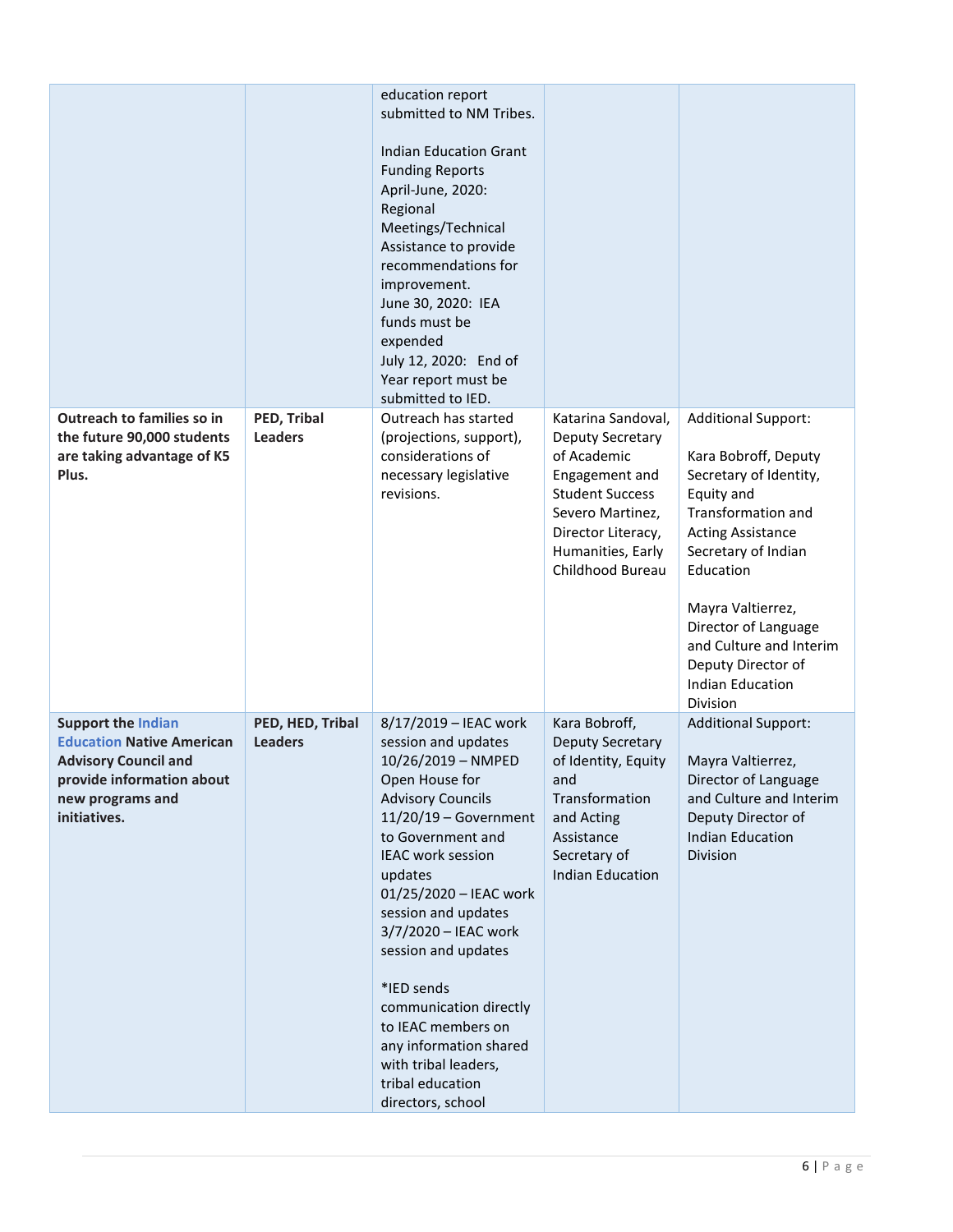|                                                                                              |                               | districts and<br>stakeholders.                                                                                                                                                                                                                                          |                                                                                                                                                                                                                         |                                                                                                                                                                                                                                                                                                                              |
|----------------------------------------------------------------------------------------------|-------------------------------|-------------------------------------------------------------------------------------------------------------------------------------------------------------------------------------------------------------------------------------------------------------------------|-------------------------------------------------------------------------------------------------------------------------------------------------------------------------------------------------------------------------|------------------------------------------------------------------------------------------------------------------------------------------------------------------------------------------------------------------------------------------------------------------------------------------------------------------------------|
| Provide input and<br>participate in the<br>assessment of school<br>districts and curriculum. | PED, Tribal<br><b>Leaders</b> | Assessment team is<br>engaging tribal<br>leadership around<br>curriculum and<br>instructional materials<br>and will do so more<br>formally at the G2G<br>meeting.<br>March/April:<br>Reconvening of<br>Indigenous NM: Social<br><b>Studies Curriculum</b><br>Initiative | Gwen Perea<br>Warniment, Ph.D.,<br>Deputy Secretary<br>of Teaching,<br>Learning and<br>Assessment<br>Lynn Vasquez,<br>Director of<br>Assessment<br>Jacqueline<br>Costales, Director<br>of Curriculum and<br>Instruction | <b>Additional Support:</b><br>Kara Bobroff, Deputy<br>Secretary of Identity,<br>Equity and<br>Transformation and<br><b>Acting Assistance</b><br>Secretary of Indian<br>Education<br>Mayra Valtierrez,<br>Director of Language<br>and Culture and Interim<br>Deputy Director of<br><b>Indian Education</b><br><b>Division</b> |

# <span id="page-7-0"></span>Current and Planned Implementation STCA Efforts

In accordance with the State Tribal Collaboration Act, the New Mexico Public Education Department policy follows guidelines set forth in Subsection A of Section 3 of the State Tribal Collaboration Act as shown below:

Subsection A of Section 3 STCA states:

A. By December 31, 2009, every state agency shall develop and implement a policy that:

(1) promotes effective communication and collaboration between the state agency and Indian nations, tribes or pueblos;

(2) promotes positive government-to-government relations between the state and Indian nations, tribes or pueblos;

(3) promotes cultural competency in providing effective services to American Indians or Alaska Natives; and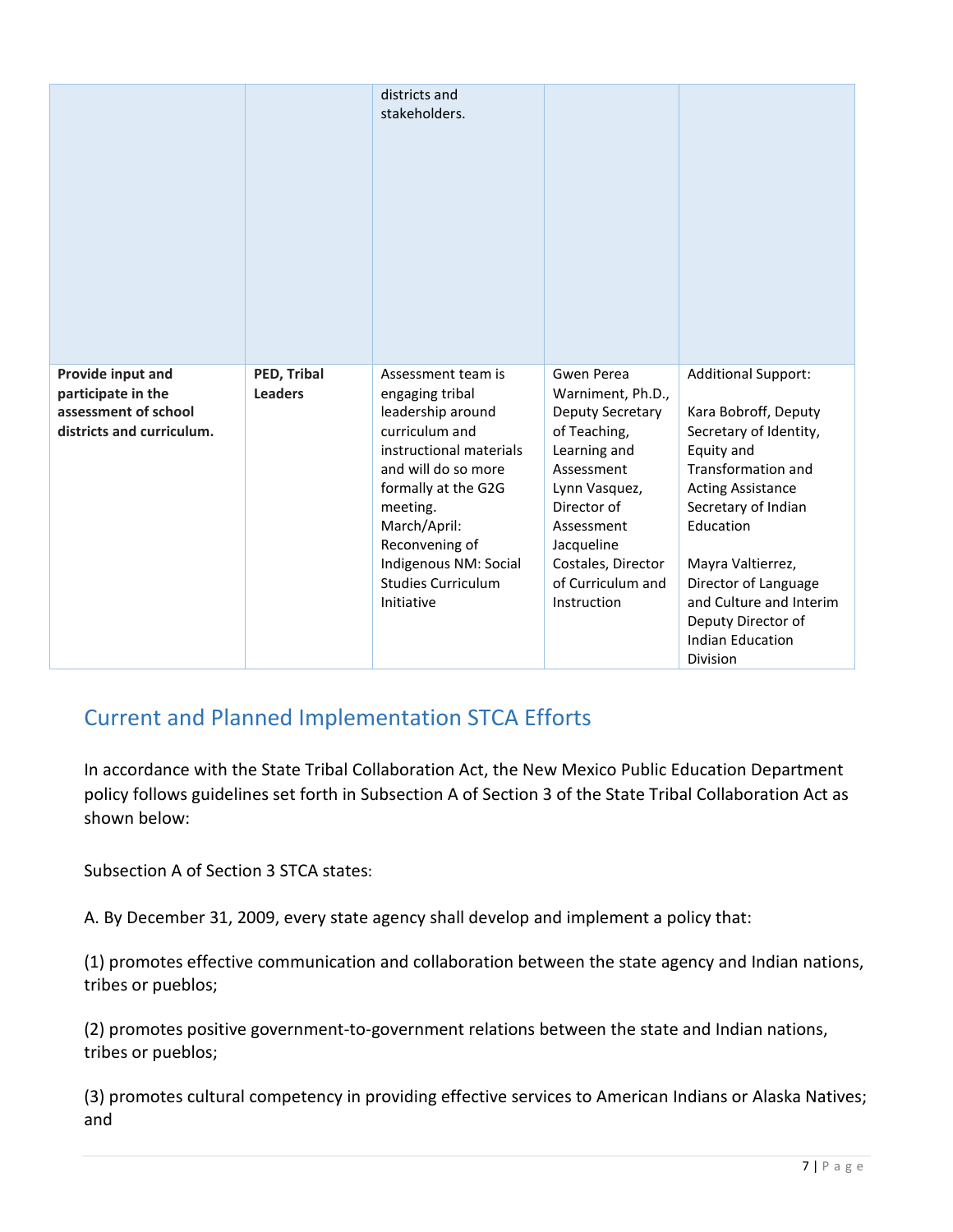(4) establishes a method for notifying employees of the state agency of the provisions of the State-Tribal Collaboration Act and the policy that the state agency adopts pursuant to this section.

## <span id="page-8-0"></span>*Promotes effective communication and collaboration between the state agency and Indian nations, tribes, or pueblos*

The NM Public Education Department Indian Education Division (IED) has been engaged in the following conferences, workshops, information sessions, activities, and formal agreements to improve education achievement of and accountability for American Indian students in New Mexico.

### **Monthly meetings with the Secretary of Education**

Ryan Stewart, Ed, LD became the NM PED Secretary in September, 2019 and has conducted monthly calls with the Tribal Education Directors. Joining him on these calls has been Deputy Secretary for IED/Deputy Secretary of Identity, Equity, and Transformation, Kara Bobroff.

During the 2019-2020 academic year the Indian Education Division hosted various tribal governing boards throughout the year. These meetings include those to:

The Secretary of Education, Ryan Stewart, ED, LD, has a monthly call with Tribal Indian Education Directors. Deputy Secretary for Indian Education/Deputy Secretary of Identity, Equity, and Transformation, Kara Bobroff, joined the Secretary on these calls.

In December 2019, the Secretary participated in a Roundtable Discussion regarding the Yazzie/Martinez lawsuit.

During the 2019–2020 academic year, the IED hosted various tribal governing boards throughout. These include those that follow below.

### <span id="page-8-1"></span>*Promote communication and collaboration between tribes and the PED*

Tribal and Governing Board Retreat, February 27–28, 2020 Pueblo of Jemez ~ Pueblo of Zia Presenters and Topics: Kara Bobroff, Deputy Secretary of Identity, Equity, and Transformation—Education Department's goals Mayra Valtierrez, Director of Language and Culture—Equity Councils, Indigenous Language Programs and the Indigenous Education Curriculum Initiative Alan Brauer, Director of Charter Schools—Indigenous Education Initiative Heidi McDonald policy analyst—The NM legislative priorities and Yazzie/Martinez lawsuit

#### **Meetings with Interim Assistant Secretary of Indian Education**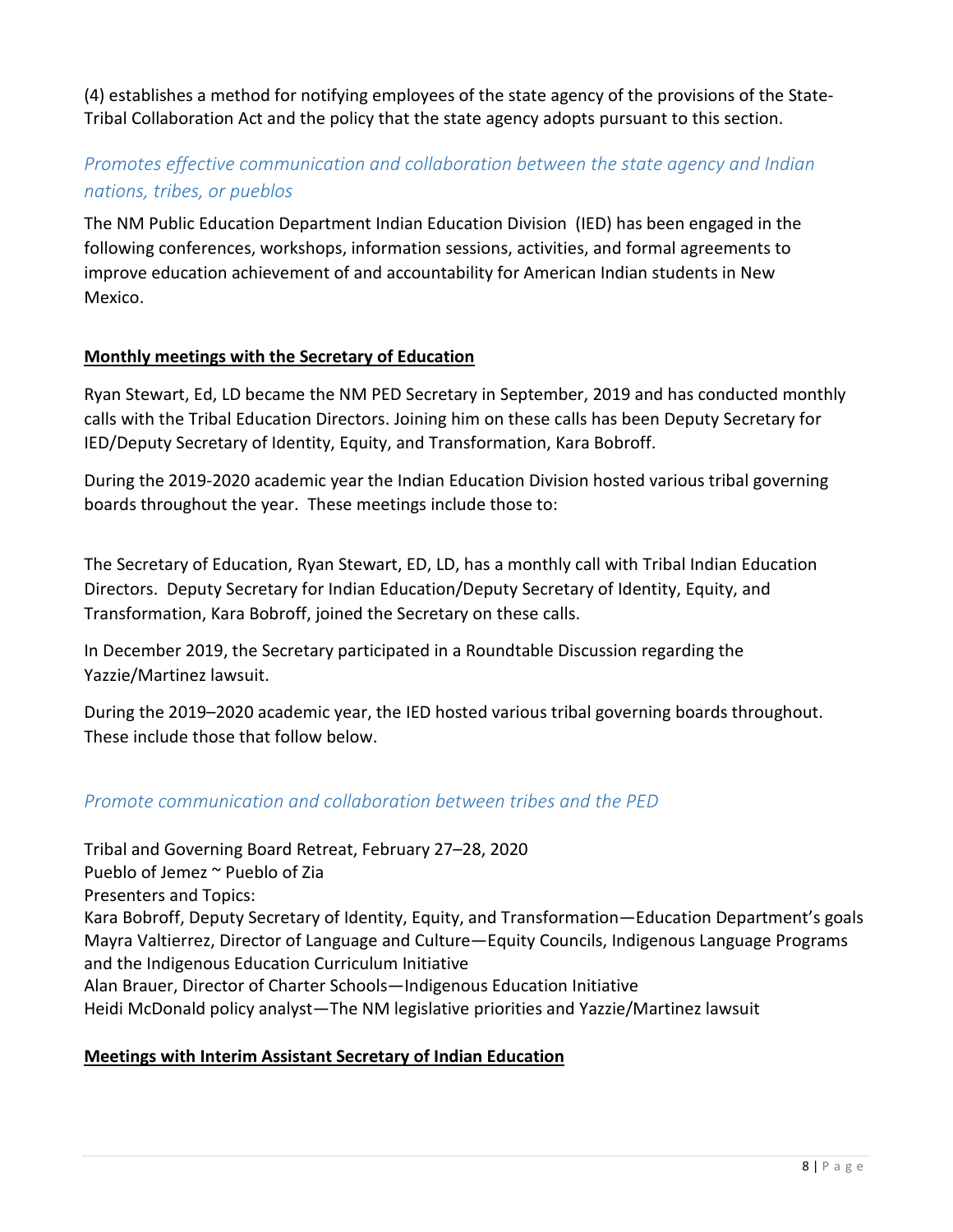Assistant Secretary for Indian Education and Deputy Secretary of Identity, Equity, and Transformation, Kara Bobroff chaired all the Tribal Education Director (TED) weekly check-in meetings, as well as the check-in calls. She had the following interactions with Tribes from July 1, 2019–June 30, 2020.

| Date, 2019            | <b>Event</b>                                                                                           |
|-----------------------|--------------------------------------------------------------------------------------------------------|
| July 2                | Meeting w/ Pueblo of Acoma Department of Education                                                     |
| July 2                | Navajo Nation Visit                                                                                    |
| July 15               | Acoma Pueblo Visit                                                                                     |
| July 26               | Zuni Pueblo Impact Aid                                                                                 |
| July 31               | Santa Ana Pueblo Impact Aid                                                                            |
| July 31               | Isleta Pueblo Impact Aid                                                                               |
| <b>August 1</b>       | Indian Affairs Presentation at Laguna Middle School                                                    |
| <b>August 7</b>       | Sandia Pueblo Impact Aid                                                                               |
| <b>August 8</b>       | Santa Clara Pueblo Impact Aid                                                                          |
| <b>August 8</b>       | Nambe Pueblo Impact Aid                                                                                |
| <b>August 9</b>       | Taos Pueblo Impact Aid and Capital Outlay                                                              |
| <b>August 12</b>      | San Ildefonso Pueblo Impact Aid                                                                        |
| <b>August 23</b>      | Pojoaque Pueblo Impact Aid                                                                             |
| <b>August 27</b>      | Meeting w/ President Paiz Jicarilla Apache Nation on Indigenous NM<br><b>Curriculum and Impact Aid</b> |
| <b>August 29</b>      | Navajo Nation Impact Aid                                                                               |
| September 6           | Navajo Nation Board Meeting                                                                            |
| September 9           | Zia Pueblo Impact Aid                                                                                  |
| September 12          | Ohkay Owingeh Impact Aid                                                                               |
| September 20          | Navajo Nation Tribal Consultation                                                                      |
| October 1             | Santo Domingo Impact Aid                                                                               |
| October 4             | Cochiti Pueblo Impact Aid                                                                              |
| October 15            | San Felipe Pueblo Impact Aid                                                                           |
| October 17            | <b>APGC Meeting</b>                                                                                    |
| November<br>$20 - 22$ | G <sub>2</sub> G                                                                                       |
| December 6            | <b>NM IEAC Work Session</b>                                                                            |
| December 18           | Tribal Education Leader's Y/M Roundtable Discussion                                                    |
| Date, 2020            | Event                                                                                                  |
| January 14            | Indigenous Education Initiative Orientation                                                            |
| January 16            | <b>Collaboration Meeting: NMPED and Dine College</b>                                                   |
| January 22            | <b>BIE Meeting</b>                                                                                     |
| January 25            | <b>IEAC Work Session</b>                                                                               |
| February 3            | NN Language Revitalization Taskforce                                                                   |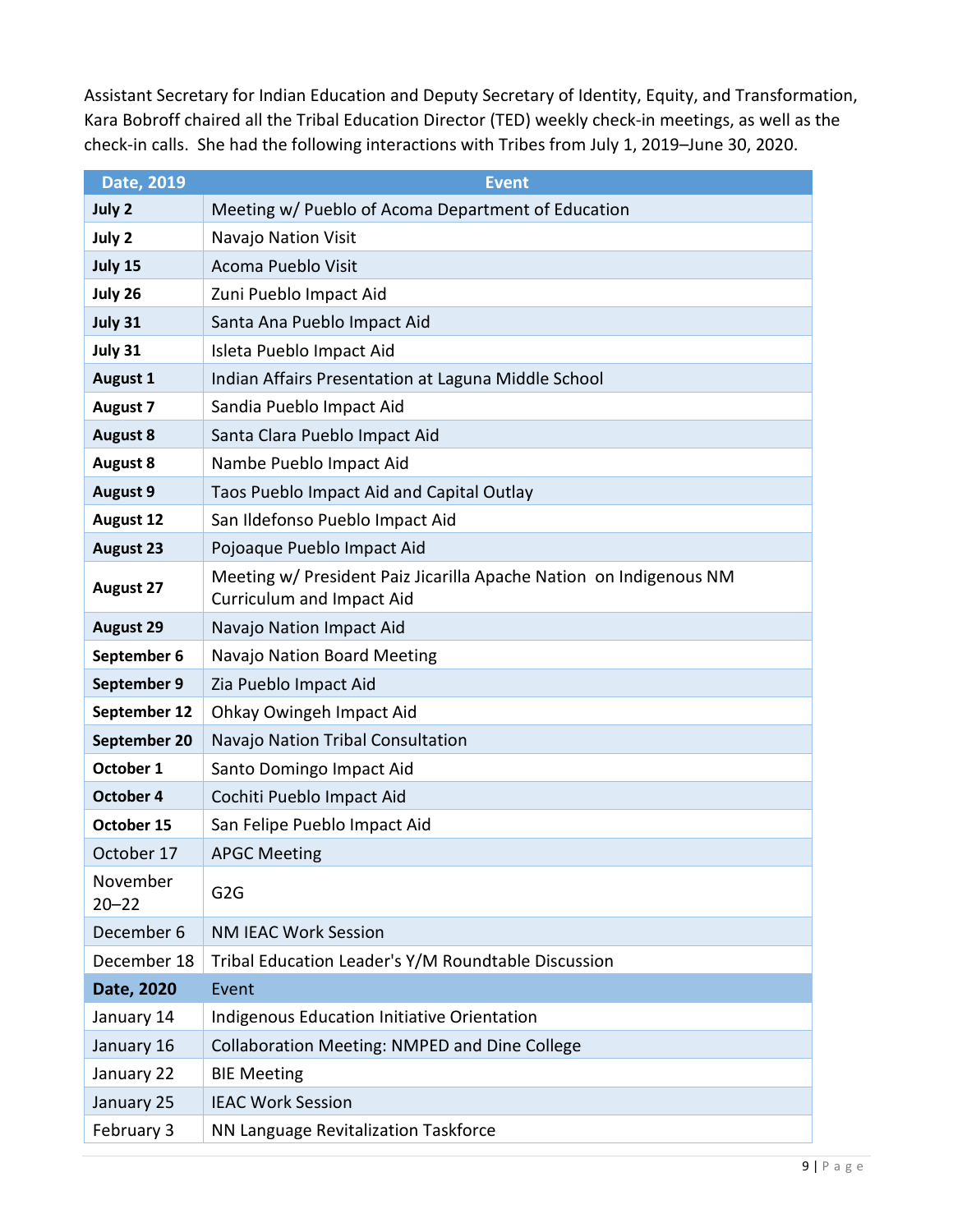| February 3           | Indigenous Education State Leaders Network (IESLN) Quarterly Virtual<br>Meeting                                                |
|----------------------|--------------------------------------------------------------------------------------------------------------------------------|
| February 13          | <b>Tribal Certification Discussion</b>                                                                                         |
| February 18          | DLA Meeting, Window Rock, NM                                                                                                   |
| February 19,<br>2020 | HEHSC 24th Navajo Nation Council Regular Meeting-To'Hajiilee Navajo<br>Chapter House, 117 Tribal Rd N7071 To'Hajiilee NM 87026 |
| February 19          | APS & NN Tribal Consultation                                                                                                   |
| February 19          | NAS 50th Anniversary Celebration                                                                                               |
| February 20          | Monthly Call with Secretary Stewart and Tribal Education Directors                                                             |
| February 27          | Tribal Higher Education Director/HED call                                                                                      |
| February 27-<br>28   | Pueblo of Jemez - Pueblo of Zia: Tribal and Governing Board Retreat                                                            |
| March 17             | <b>NMPED IED Updates Call</b>                                                                                                  |
| March 23             | <b>BIE Leadership Team Call</b>                                                                                                |
| March 27             | IED Call Updates from NMPED                                                                                                    |
| March 27             | PED and DODE-Call                                                                                                              |
| March 31             | <b>HED/TED Call</b>                                                                                                            |
| March 31             | Continuous Learning Updates for Native American Students                                                                       |
| April 3              | <b>IAD Tribal Leaders Call</b>                                                                                                 |
| April 3              | Broadband Update and CLP                                                                                                       |
| April 8              | Follow-up meeting NM Navajo Tribally Controlled Schools                                                                        |
| April 14             | Tribally Controlled Schools and IT support for BIE schools on Navajo Nation                                                    |
| April 30             | Navajo Nation Data Sharing Agreement Review                                                                                    |
| May 6                | BIE-NM-AZ-OK meeting                                                                                                           |
| May 11               | Zia Pueblo WiFi router questions                                                                                               |
| May 22               | Indian Education Division-TED Meeting                                                                                          |
| May 27               | NM PED/BIE call                                                                                                                |
| June 26              | Tribal Consultation-Tularosa and Mescelaro                                                                                     |
| June 26              | Tribal Consultation-Ruidoso and Mescalero                                                                                      |
| June 26              | <b>Tribal Community Profile presentation</b>                                                                                   |

### <span id="page-10-0"></span>*Provide trainings to, and consult with, various Tribes*

(These meetings did not occur beyond December of 2019, nor since the COVID-19 pandemic in the spring of 2020.)

**July 2019**

- July 9—Tribal Consultation: Rule Making at Albuquerque Public Schools
- July 16—Webinar: IEA Request for Application Online Grant Application training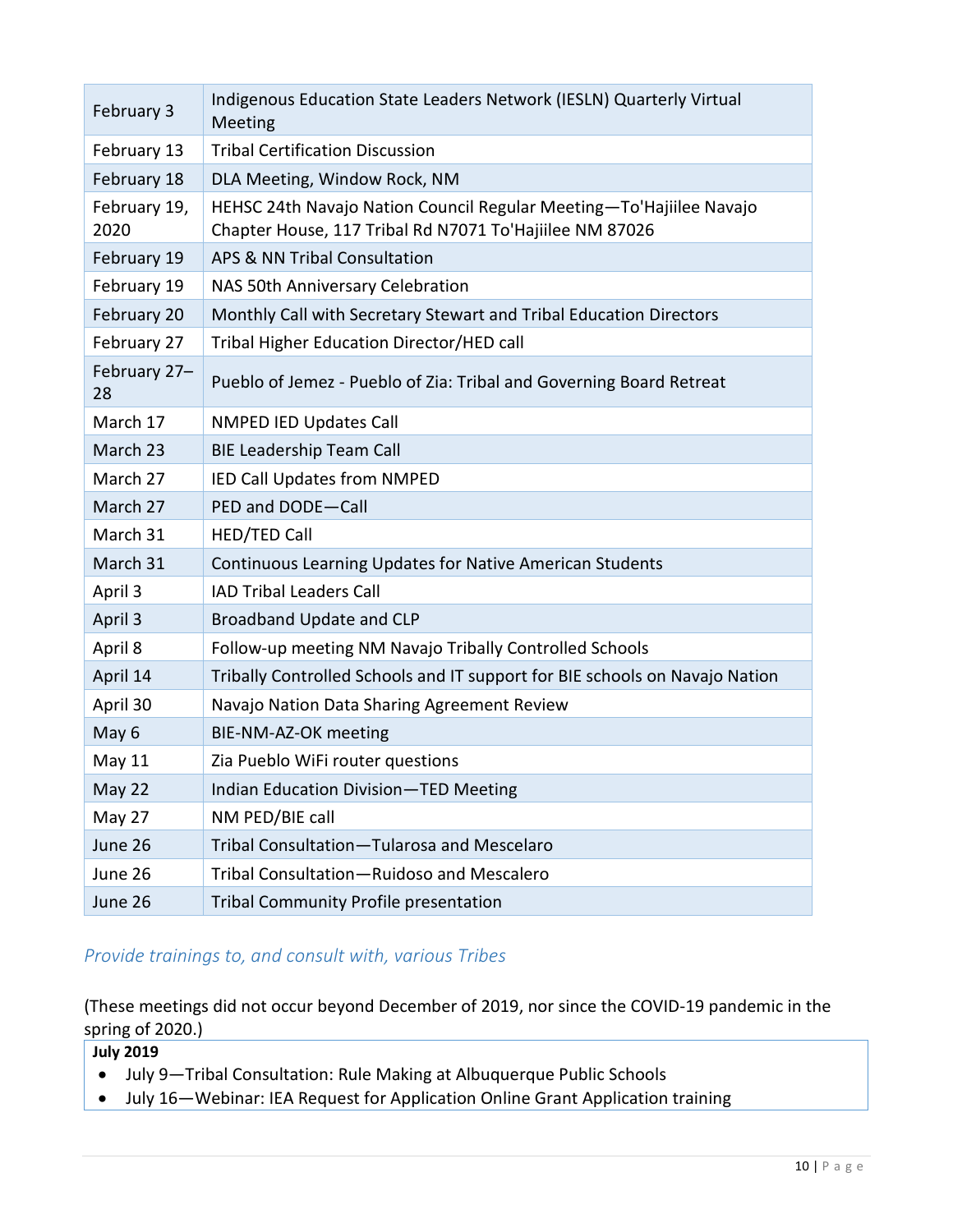• July 22, 23, 24—Engagement Convening with SFIS Leadership Institute Pueblo Convocation on Education: Student Needs Analysis/IEA Amendments

#### **August 2019**

- August 8—Meeting with Mescalero Apache Tribe regarding IEA RfA
- August 9—Meeting with SFIS Leadership Institute regrading College and Career Resources for Pueblos

#### **September 2019**

- September 17—Webinar: IEA Request for Application Online Grant Application training
- September 25—Webinar: IEA Request for Application Online Grant Application training

#### **October 2019**

- October 16—Tribal Education Directors Meeting at NM PED Mabry Hall
- October 28—Regional Indian Education Directors' Meeting at Rio Rancho Public Schools Board Rooms
- October 31—Regional Indian Education Directors' Meeting at Dulce Independent School District Board Room

#### **November 2019**

- November 5—Regional Indian Education Directors' Meeting at Ruidoso School Board Room
- November 21—Indian Education Summit
- November 22—Bi-annual Government-to-Government

#### **December 2019**

- December 6—Meeting with Pueblo of Picuris regarding IEA Grant
- Third Annual American Indian English Learner Research Alliance (AIERA) Conference celebrating Native languages, cultural preservation, and culturally responsive instruction and assessment with tribes, districts, schools, the BIE, and State Education Agencies. The purpose was to share resources, information, and tools, as well as to provide opportunities for networking and collaboration.

### <span id="page-11-0"></span>*Promote positive government – to –government relations between the state and Indian nations, tribes, or pueblos*

The 22 NM tribes/pueblos/nations, school districts, tribal education departments, educators, parents, and students were convened at the fall 2019 semi-annual government-to-government summit. During this summit, the PED and its bureaus provided hands-on trainings, including those for

- policies and procedures
- ESSA tribal consultation for covered programs
- cultural competency
- Tribal Education Department support
- program management
- technical assistance on tribal language and bilingual programs
- how schools are funded and impact aid
- college and career readiness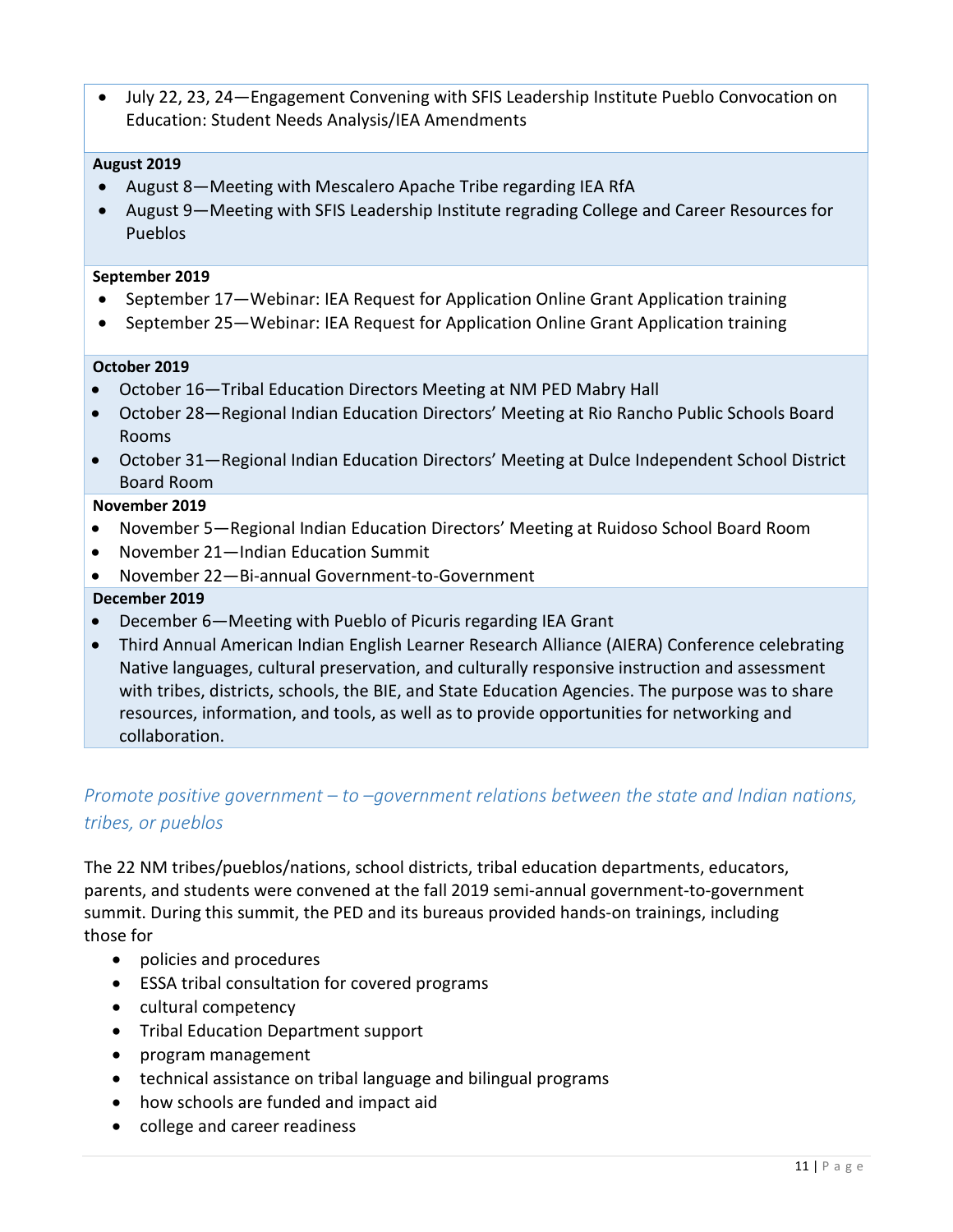• special education

An approximate 235 participants attended the government-to-government summit.

Recommendations from the spring 2019 government-to- government meeting were presented at the fall 2019 government-to-government meeting:

|                                                                                                                                                                                              | <b>Fall Government-to-Government Convening</b>                                                                                                                                                                                                                                                                                                                                                                                                                                                                                                                                                                                                                                                                                                                                                                                                                                                                    |
|----------------------------------------------------------------------------------------------------------------------------------------------------------------------------------------------|-------------------------------------------------------------------------------------------------------------------------------------------------------------------------------------------------------------------------------------------------------------------------------------------------------------------------------------------------------------------------------------------------------------------------------------------------------------------------------------------------------------------------------------------------------------------------------------------------------------------------------------------------------------------------------------------------------------------------------------------------------------------------------------------------------------------------------------------------------------------------------------------------------------------|
| <b>Action Items</b>                                                                                                                                                                          | <b>PED Status</b>                                                                                                                                                                                                                                                                                                                                                                                                                                                                                                                                                                                                                                                                                                                                                                                                                                                                                                 |
| 1. Support the IEAC tribal<br>advisement.                                                                                                                                                    | The IED has added new members to the IEAC. A meeting was held in<br>conjunction with the Government-to-Government meeting with a<br>focus on onboarding new members and meeting PED's Secretary<br>Stewart. A work session is scheduled for December to focus on the<br>development of an advisement package.                                                                                                                                                                                                                                                                                                                                                                                                                                                                                                                                                                                                     |
| 2. Develop plan and<br>timeline to address results<br>in the NM PED Tribal<br><b>Education Status Report.</b>                                                                                | Working Timeline for Tribal Education Status Reports (TESR):<br>June-NM PED Graduation rates data available<br>$\bullet$<br>June 30-Affirmations of Tribal Consultation forms to be<br>$\bullet$<br>submitted, and IED receives copies of the Indian Policies and<br>Procedures (DOE application deadline, January 30 <sup>,</sup> 2020).<br>July 12-IEA Grant End of Year reports due to IED highlighting school<br>$\bullet$<br>district initiatives.<br>July 30-deadline for Local TESRs to be submitted to IED, mandated by<br>$\bullet$<br>IEA Rule. The IED will compile local TESRs into statewide report.<br>July/August-NM PED Student Achievement, graduation rates, financial<br>$\bullet$<br>reports<br>October 15-NM PED deadline for leadership review and copy editing<br>$\bullet$<br>review process<br>November 15-deadline for statewide TESR to be completed, mandated<br>$\bullet$<br>by IEA. |
| 3. Ensure meaningful and<br>timely tribal involvement and<br>tribal consultation on<br>rulemaking initiatives and<br>curriculum development. Tribal<br>consultation with LEAs are<br>formal. | The PED's Rule-Making Process includes:<br>Change federal law, state statute (NMSA), or policy priority, as<br>٠<br>determined by the Secretary<br>Identify an opportunity to add clarity around implementation or<br>$\bullet$<br>accountability to rule (NMAC)<br>Choose to: (1) adopt a new rule, (2) amend an existing rule, (3) repeal a<br>$\bullet$<br>rule, or (4) repeal and replace a rule.<br>Hold Tribal Consultation-Tribal Leadership and IEAC<br>$\bullet$<br>Hold stakeholder engagement and develops proposed draft<br>٠<br>Release public notice and draft<br>٠<br>Provide a minimum 30-day comment period held on rule<br>Hold the public hearing a minimum of 31 days from the notice<br>٠<br>Consider public comment<br>٠<br>Adopt rule<br>File rule                                                                                                                                         |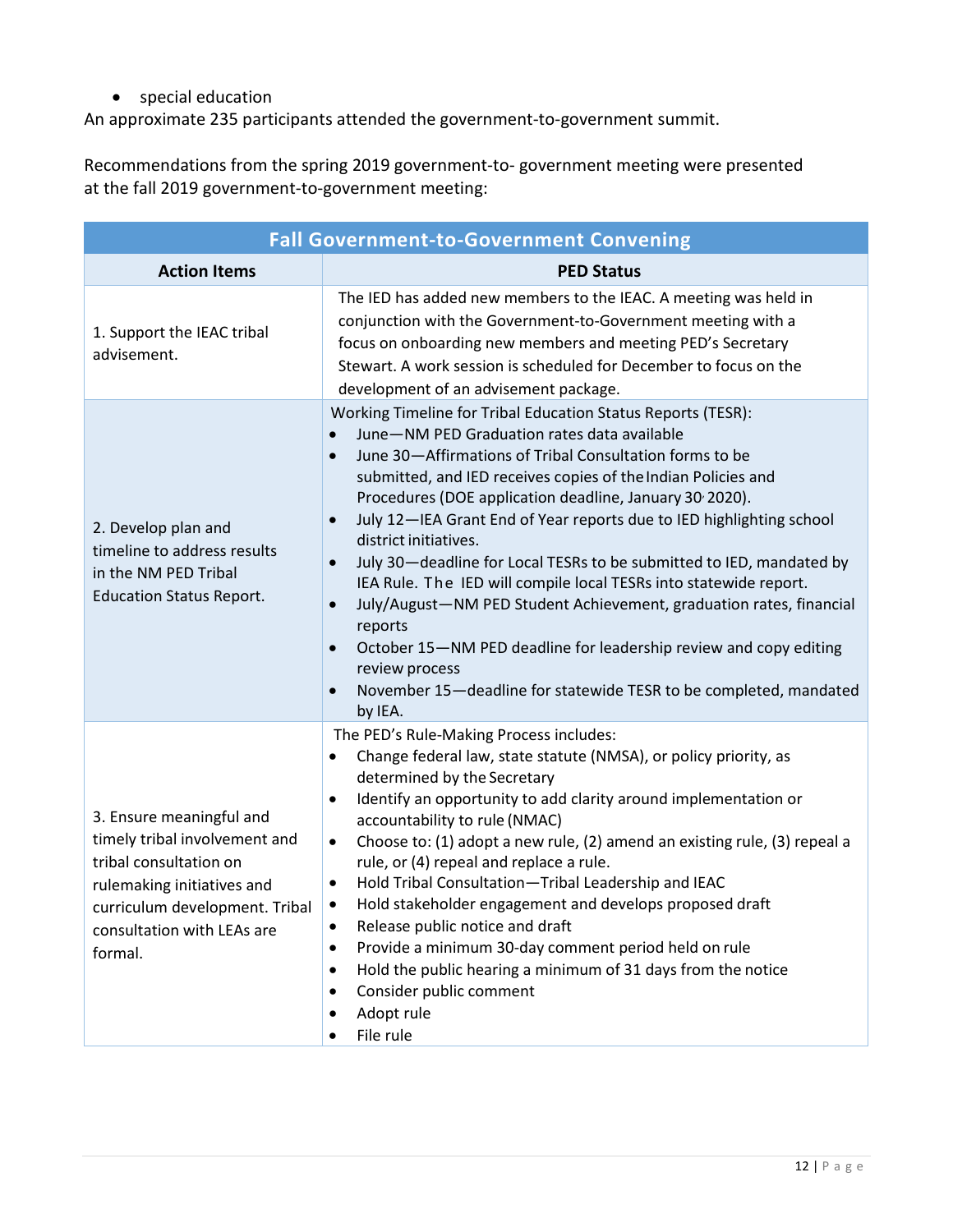| 4. Enhance Tribal access to<br>data related to rulemaking<br>processes to: ensure clarity<br>of rule-making outcomes,<br>support tribal positions and<br>input for rulemaking, and<br>further the understanding of<br>NM PED's methodology for<br>decision making. | The IED will work with the policy office to provide training and technical<br>assistance to tribes on the tribal consultation process of rulemaking at IED<br>Education Summits and regional meetings.                                                                                                                                                                                                                                                                                                                                                                                                                                                                                                                                                  |
|--------------------------------------------------------------------------------------------------------------------------------------------------------------------------------------------------------------------------------------------------------------------|---------------------------------------------------------------------------------------------------------------------------------------------------------------------------------------------------------------------------------------------------------------------------------------------------------------------------------------------------------------------------------------------------------------------------------------------------------------------------------------------------------------------------------------------------------------------------------------------------------------------------------------------------------------------------------------------------------------------------------------------------------|
| 5. Involve the NM Indian<br>Affairs Department in NM<br>PED tribal consultation and<br>rulemaking processes/<br>meetings                                                                                                                                           | The IED works with the NM Indian Affairs Department to provide tribal<br>consultation and rulemaking.                                                                                                                                                                                                                                                                                                                                                                                                                                                                                                                                                                                                                                                   |
| 6. Establish a Tribal Education<br>Workgroup to support tribal<br>involvement in NM PED<br>rulemaking.                                                                                                                                                             | The IED works with the policy office to develop a meaningful process for<br>tribal consultation on rulemaking.                                                                                                                                                                                                                                                                                                                                                                                                                                                                                                                                                                                                                                          |
| 7. Provide access to PreK<br>and CYFD data, similar to<br>TESR.                                                                                                                                                                                                    | The IED does not have an MOU in place at this time. The IED may work on<br>an MOU with CYFD and the ECECD.                                                                                                                                                                                                                                                                                                                                                                                                                                                                                                                                                                                                                                              |
| 8. Increase Tribal access to<br>state funding information<br>related to Federal Impact<br>Aide and information on<br>school district distribution to<br>more fully understand its<br>distribution throughout the<br>State.                                         | The IED receives copies of the Impact Aid Indian Policies and Procedures<br>and data for approved applications and funding from the USDOE.<br>Additionally, the NM PED is collaborating with the Indian Affairs<br>Department, DFA, tribes, the Legislature, and key stakeholders to create<br>policy recommendations. The recommendations to increase oversight on<br>how funding is used is to improve outcomes for Native American students.                                                                                                                                                                                                                                                                                                         |
| 9. Provide for administrative<br>and financial support for<br>teachers who will be<br>implementing newly<br>developed rules. All education<br>mandates shall be funded.<br>Examples: Literacy and<br>Alternative Demonstrations of<br>Competency.                  | The Indian Education Act RFA is issued for the purpose of improving<br>academic and cultural achievement opportunities, in alignment with the<br>requirements of the Indian Education Act. Grants will be made available<br>to tribal departments of education, local education agencies (LEAs), and<br>charter schools serving significant numbers of Native American students,<br>for purposes that align with New Mexico's Indian Education Act (NMSA<br>1978 Section 22-23A-1 through 22-23A-8).<br><b>Level Of Funding</b><br>\$75,000-\$100,000 for NM Tribal and Pueblo Departments of Education<br>\$50,000-\$90,000 for LEAs and charters that enroll a significant<br>$\bullet$<br>number of NA students, as previously determined by the PED |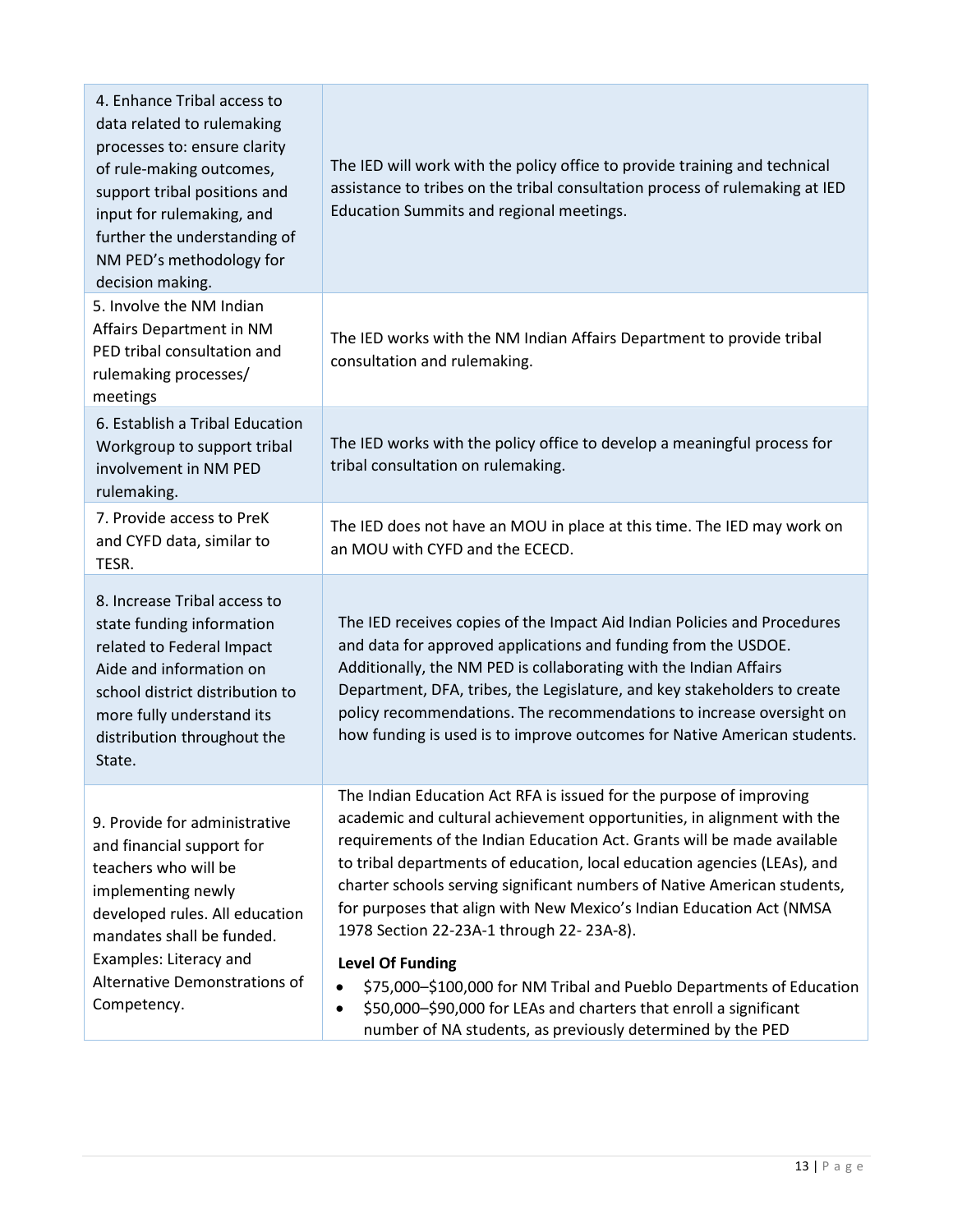| 10. Move to multi-year<br>funding grants and<br>agreements, instead of single<br>year or annual funding<br>grants/agreements, in<br>alignment with other state<br>agency practices.                                                                                                                                     | The IED is working internally so that Indian Education Act Funding<br>applicants may propose a project period between one and four years.<br>The above amounts reflect annual funding. Current and continued<br>funding for this project is dependent upon annual legislative<br>appropriations and program performance. |
|-------------------------------------------------------------------------------------------------------------------------------------------------------------------------------------------------------------------------------------------------------------------------------------------------------------------------|--------------------------------------------------------------------------------------------------------------------------------------------------------------------------------------------------------------------------------------------------------------------------------------------------------------------------|
| 11. Hold State-Tribal<br>consultations on dates that<br>support tribal leadership and<br>education staff participation,<br>mindful of community<br>cultural calendars.                                                                                                                                                  | The IED will work with the IEAC to schedule appropriate dates for State-<br>Tribal consultation, i.e., Government-to-Government.                                                                                                                                                                                         |
| 12. Ensure continuity of the<br>state's Indian education<br>initiatives, rulemaking,<br>tribal consultations, and<br>projects during changes in<br>leadership.                                                                                                                                                          | The NM PED has established regular monthly calls with Secretary<br>Stewart and Tribal Education Directors to support the communication<br>with tribes throughout transitions.                                                                                                                                            |
| 13. Develop and implement<br>alternative assessment for<br>teacher certification for<br>tribal teachers.                                                                                                                                                                                                                | The NM PED is working with Tribal colleges to support the expansion of<br>educator preparation programs.                                                                                                                                                                                                                 |
| 14. Reach out to the All<br>Pueblo Council of Governors,<br><b>Indian Pueblo Cultural</b><br>Center, the Navajo Nation,<br>the Jicarilla Apache Nation,<br>and the Mescalero Apache<br>Tribe for alignment on<br>culturally appropriate<br>curriculum development, i.e.,<br><b>Indigenous New Mexico</b><br>Curriculum. | The IED will continue to work with tribes concerning the development of<br>culturally appropriate curriculum development, i.e. Indigenous New<br>Mexico Curriculum.                                                                                                                                                      |
| 15. The NM Governor will<br>attend NM PED government-<br>to-government meetings.                                                                                                                                                                                                                                        | The IED will continue to work with the Governor's Office concerning<br>Government-to-Government meetings.                                                                                                                                                                                                                |
| 16. Consult with tribes on<br>PARCC to address tribal<br>concerns related to<br>appropriateness of the test<br>within tribal education and<br>understanding impacts on<br>Native American student<br>dropout rates.                                                                                                     | The NM PED has moved away from PARCC to a balanced assessment<br>system with the guidance of the Student Success Taskforce.                                                                                                                                                                                              |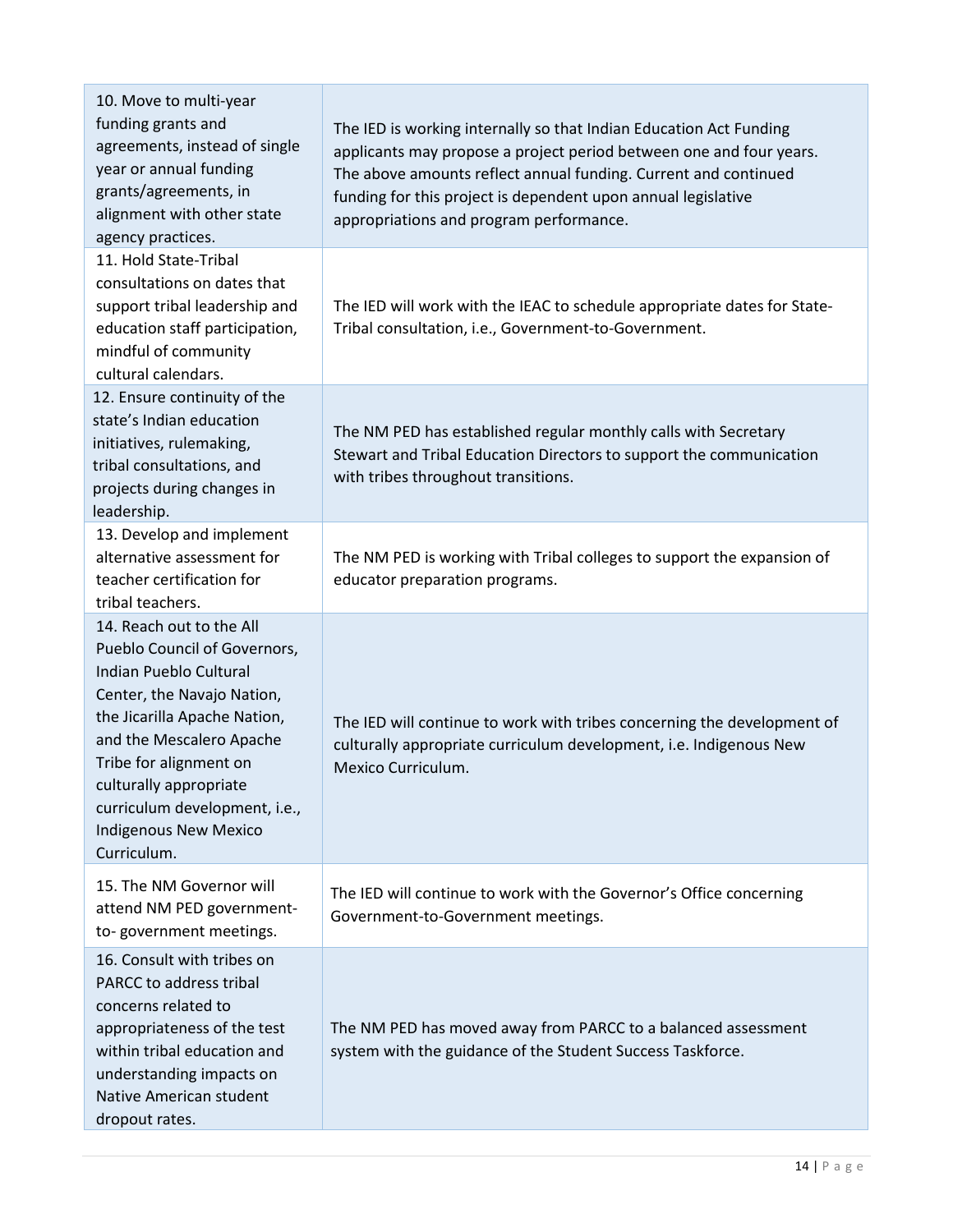| 17. Provide access to Native<br>American student dropout<br>rates/data from 2010 to<br>2017                                                                    | Graduation rates are included in the Tribal Education Status Report and<br>the IED can work to add dropout rates to the report based on data<br>reported by districts and charters.                                                                                                                                                                                                                                                                                                  |
|----------------------------------------------------------------------------------------------------------------------------------------------------------------|--------------------------------------------------------------------------------------------------------------------------------------------------------------------------------------------------------------------------------------------------------------------------------------------------------------------------------------------------------------------------------------------------------------------------------------------------------------------------------------|
|                                                                                                                                                                | The Indian Education Act RFA is issued for the purpose of improving<br>academic and cultural achievement opportunities, in alignment with the<br>requirements of the Indian Education Act. Grants will be made available to<br>tribal departments of education, local districts, and charter schools<br>serving significant numbers of Native American students for purposes that<br>align with New Mexico's Indian Education Act (NMSA 1978 Section 22-<br>23A-1 through 22-23A-8). |
| 18. Revisit the awarding<br>process for language grants for<br>efficiencies and timeliness                                                                     | <b>Level of Funding</b><br>For fiscal year 2020, the PED intends to award amounts within the<br>following ranges:<br>\$75,000-\$100,000 for NM Tribal and Pueblo Departments of<br>Education<br>\$50,000-\$90,000 for LEAs and charter schools that enroll a<br>$\bullet$<br>significant number of NA students, as previously<br>determined by the NM PED                                                                                                                            |
|                                                                                                                                                                | Applications must demonstrate alignment with the IEA. The following<br>are NM PED priority areas that may be used as alignment to the<br>proposed programs:<br>College, Career and Life Readiness<br>Culturally & Linguistically Relevant Education & Social & Emotional<br>$\bullet$<br>Learning<br>Culture and Identity Development & Increasing Access to Native<br>$\bullet$<br>American Language Programs                                                                       |
| 19. NMPED to share tribal<br>education priority list with<br>state legislative committees<br>on education and with the<br>Interim Indian Affairs<br>Committee. | This will occur once finalized and prior to the 2020 legislative session.                                                                                                                                                                                                                                                                                                                                                                                                            |
| 20. Fill vacant positions on<br>the Indian Education<br><b>Advisory Council</b>                                                                                | The PED filled three positions: 1) the Urban Indian Representative,<br>Albuquerque, 2) the Non-Indian Representative, and 3) the<br>Southern Pueblos Representative.<br>The PED continues to receive nominations for the Urban Indian<br>Representative, Gallup; the Navajo Nation Representative; and the<br>Urban Indian Representative, Farmington.                                                                                                                               |
| 21. Continue third-party<br>facilitation of NM PED<br>government-to-government<br>meetings and Indian<br>education summits.                                    | The IED will continue to contract a third-party individual to facilitate<br>government-to-government meetings.                                                                                                                                                                                                                                                                                                                                                                       |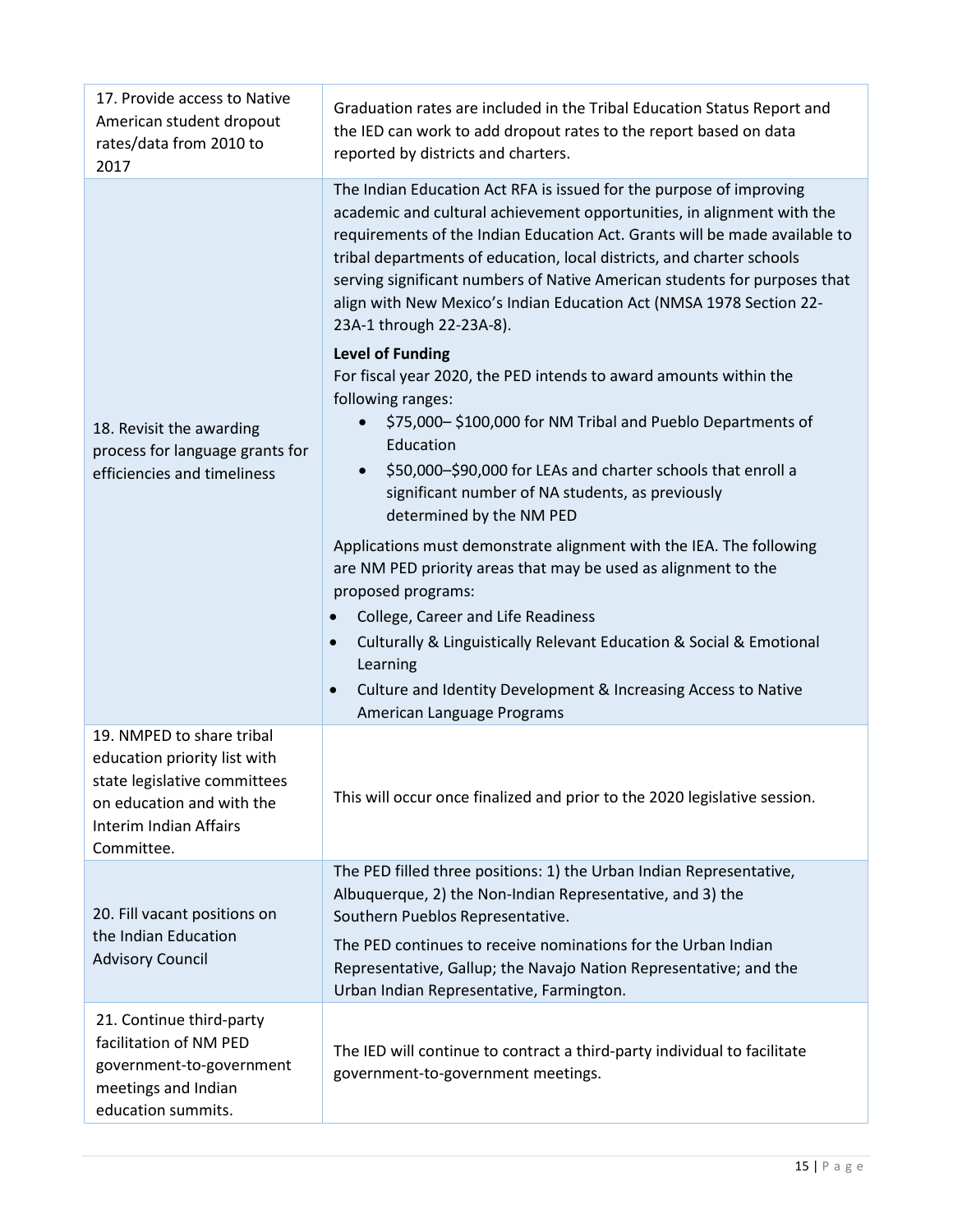| 22. Tribal consultation and<br>side- by-side review, analysis<br>and compliance of NMPED<br>rulemaking and NMPED<br>State-Tribal Collaboration and<br><b>Communication Policy.</b>                                                                        | IED continues to work with the PED policy office to conduct an analysis of<br>compliance with rulemaking and to the NM PED State-Tribal<br>Collaboration and Communication Policy.                                                                                                                                                                                                                                                                                                                                                                   |
|-----------------------------------------------------------------------------------------------------------------------------------------------------------------------------------------------------------------------------------------------------------|------------------------------------------------------------------------------------------------------------------------------------------------------------------------------------------------------------------------------------------------------------------------------------------------------------------------------------------------------------------------------------------------------------------------------------------------------------------------------------------------------------------------------------------------------|
| 23. Agenda for the NM<br>PED government-to-<br>government meetings<br>are tribally driven.<br>Example: Development of the<br><b>Tribal Education Priority List</b>                                                                                        | The IED continues to ensure a tribally driven, shared agenda in the<br>two-day G2G format. to be tribally driven by continuing to hold pre-<br>government to government meetings in preparation of agenda.<br>Government to Government meeting format:<br>Day 1: Pre-Government to Government: Tribal Leaders meeting<br>$\bullet$<br>space a day before G2G and work with facilitator to have<br>tribally driven agenda of priorities.<br>Day 2: Government to Government Meeting - Tribal convening<br>$\bullet$<br>in meeting space post meeting. |
| 24. Support increased<br>resources and advocacy for<br><b>Native American students</b><br>with disabilities and special<br>needs. Include information<br>and data on special education<br>in the state/district Tribal<br><b>Education Status Report.</b> | State and district Tribal Education Status Reports include data on<br>special education, thus providing the PED with information about<br>the specific needs of those students. The IED continues to work<br>with Special Education Division to support increased resources and<br>advocacy for Native American students with disabilities and special<br>needs.                                                                                                                                                                                     |
| 25. Coordinate with Higher<br><b>Education Department on</b><br>tribal education priority for<br>college and career readiness                                                                                                                             | The IED continues to work with the Higher Education Department on<br>tribal education priorities for college and career readiness.                                                                                                                                                                                                                                                                                                                                                                                                                   |
| 26. Extend invitations to:<br>State legislative Interim<br><b>Indian Affairs Committee</b><br>State legislative Interim<br><b>Indian Affairs Committee</b><br><b>Cabinet Secretaries from:</b><br>$\bullet$<br><b>Higher Education</b><br>$\circ$         | The IED provides invitation to the following:<br>State legislative Interim Indian Affairs Committee<br>State legislative Education Committee<br><b>Cabinet Secretaries from:</b><br><b>Higher Education Department</b><br>$\circ$<br>Indian Affairs Department<br>$\circ$                                                                                                                                                                                                                                                                            |
| 27. Ensure transparency on<br>LEAs' budget process and<br>expenditures; provide<br>increased support.                                                                                                                                                     | The IED provides awarded budget amounts in the Tribal Education Status<br>Report for Impact Aid, Title VI, and Indian Education Act Funding. The NM<br>PED is working to create a system to track specific funding sources to<br>schools and students.                                                                                                                                                                                                                                                                                               |
| 28. Support Yazzie v. New<br>Mexico court decision<br>and funding for tribal<br>education infrastructure,<br>to include but not limited<br>to:                                                                                                            | The NM PED's Indian Education Division (IED) will assist school districts<br>and charter schools in developing and implementing the systemic<br>framework. To this aim, the IED conducted regional meetings October,<br>2019 to provide additional guidance and training to district and charter<br>school staff.<br>Monday, October 28, 2019<br>From 8:30 AM to 12:30 PM                                                                                                                                                                            |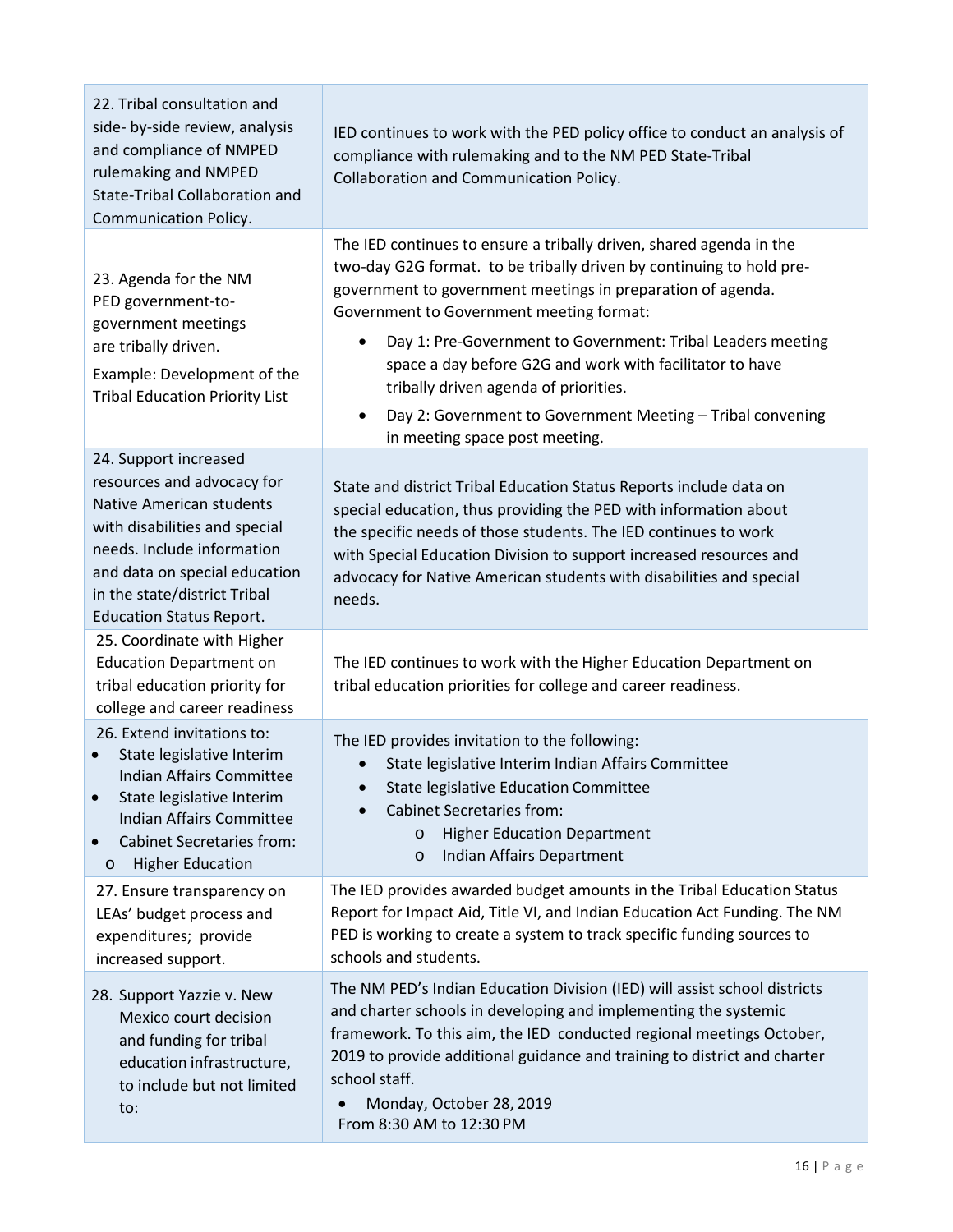| ❖<br>Needs assessment and<br>technical assistance | Location: Rio Rancho Public Schools Board Room 1 & 2 500 Laser Rd. NE,<br>Albuquerque, NM 87124<br>Thursday, October 31, 2019<br>From 8:30 AM to 12:30 PM<br>Location: Dulce Independent School District Board Room Hawks Dr., Dulce,<br>NM 87528<br>Tuesday, November 5, 2019<br>$\bullet$<br>From 8:30 AM to 12:30 PM<br>Location: Ruidoso Schools Board Room 200 Horton Cir, Ruidoso, NM<br>88345<br>March 2 and 3rd, 2020 work group<br>From 9:00 AM to 4:00 PM<br>Location: 4216 Balloon Park Rd NE, Albuquerque, NM 87109<br>My 11th, 2020<br>from 11:00PM to 12:00 PM<br>Location Zoom<br>Math 12 <sup>th</sup> , 2020<br>From 1:00 PM-2:00 PM<br>from 11:00PM to 12:00 PM<br><b>Location Zoom</b> |
|---------------------------------------------------|-----------------------------------------------------------------------------------------------------------------------------------------------------------------------------------------------------------------------------------------------------------------------------------------------------------------------------------------------------------------------------------------------------------------------------------------------------------------------------------------------------------------------------------------------------------------------------------------------------------------------------------------------------------------------------------------------------------|
| ❖ Education buildings                             | PFSA and PSCOC address the needs<br>for educational facilities                                                                                                                                                                                                                                                                                                                                                                                                                                                                                                                                                                                                                                            |
| Libraries<br>❖                                    | LEAs and charter schools submit annual capital needs through their capital<br>master plans.                                                                                                                                                                                                                                                                                                                                                                                                                                                                                                                                                                                                               |
| ❖ Broadband Internet                              | The NM PED is collaborating with IAD, tribes, and pueblos to assess the<br>needs of tribal communities accessing broadband internet.                                                                                                                                                                                                                                                                                                                                                                                                                                                                                                                                                                      |
| Teacher housing<br>❖                              | The Legislature allocated additional capital funding for districts to utilize<br>for teacher housing projects.                                                                                                                                                                                                                                                                                                                                                                                                                                                                                                                                                                                            |

# <span id="page-17-0"></span>*Promote culture competency in providing effective services to American Indians or Alaska Natives;*

*A certification by the state personnel office of the number of managers and employees of each state agency who have completed the training required by Subsection B of this section;* All PED upper management and other employees who have ongoing communication with Indian nations, tribes, or pueblos actively participate in the cultural trainings, as they are available.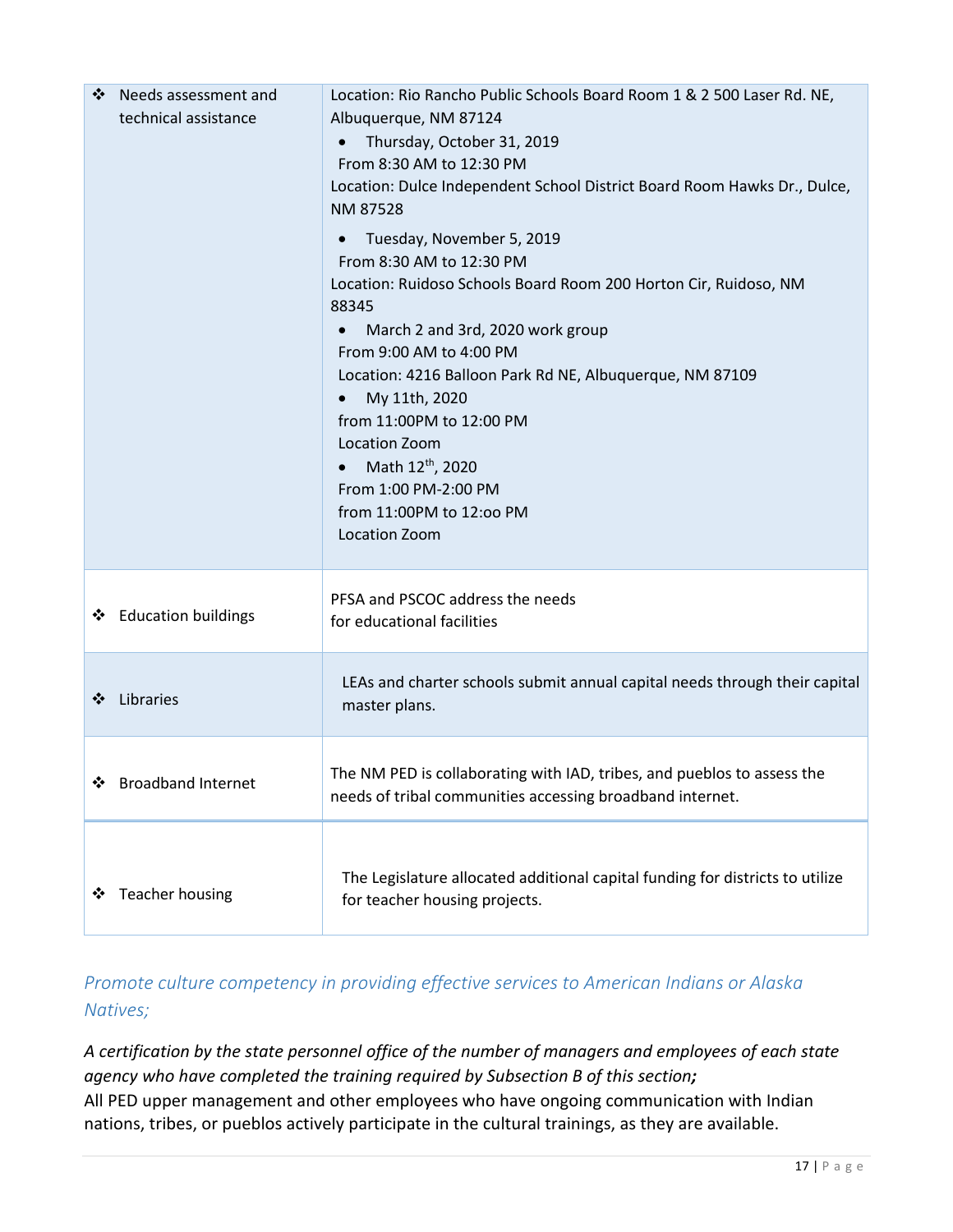### <span id="page-18-0"></span>*Description current & planned programs and services provided, including funding amounts*

The Indian Education Division provides grants to tribal departments of education, local education agencies (LEAs), and charter schools serving significant numbers of Native American students for purposes that align with New Mexico's Indian Education Act (NMSA 1978 Section 22-23A-1 through 22- 23A-8). Indian Education Act funding for FY 20 are listed below.

#### **Indian Education Act Funding—Grants FY20**

#### **Priority Areas**

College, Career and Life Readiness: K-12 public education prepares students to have the necessary knowledge and skills to participate in a rapidly-changing, democratic society by successfully transitioning to a post-secondary institution (without requiring remedial coursework) and/or entering the workforce and competing in the labor market. This occurs when education entities assist students to align their interests to the career of their choice, best ensuring they live fulfilling lives.

Culturally and Linguistically Relevant Education and Social and Emotional Learning: Social and emotional learning provides the foundation for students to develop social skills (empathy, reflection, cooperation, interpersonalskills, communication); academic behaviors (attendance, academic purpose, self-guided learning, participation); and an academic mindset (belonging, belief in one self, value in work, and meaningful learning). These are critical success factors to improving academic and life outcomes.

Culture and Identity Development: Programs that embrace culture and identity development provide opportunities for students to participate in activities that reflect their unique cultural and linguistic heritages, are centered on student strengths and needs, and incorporate student voice into the design of curriculum. These programs must be grounded in the context of the student's community, language, and culture.

Increasing Access to Native American Language Programs: We are committed to provide Indigenous language programs within the community or school that are accessible to students on a regular basis and grounded in the context of the community and approved by the tribe in which the program represents. Indigenous language programs should set goals for students that are aligned with the LEA, charter, and tribe's overall Indigenous Language Program goals. If the district or charter receives funding from the Bilingual Multicultural Education Act, a justification must be provided as to how the IEA funding will be used to support a Native American Language Program.

These programs also emphasize collaboration with staff, 520 teachers (Native language teachers), program educators, and tribal members. Grants to districts supported by the Indian Education Act were awarded based on the inclusion of home visits to communities, descriptions of services provided, teacher observations, and surveys.

#### **Level of Funding**

For fiscal year 2020, the NM PED intends to award amounts within the following ranges:

• \$75,000–\$100,000 for New Mexico Tribal and Pueblo Departments of Education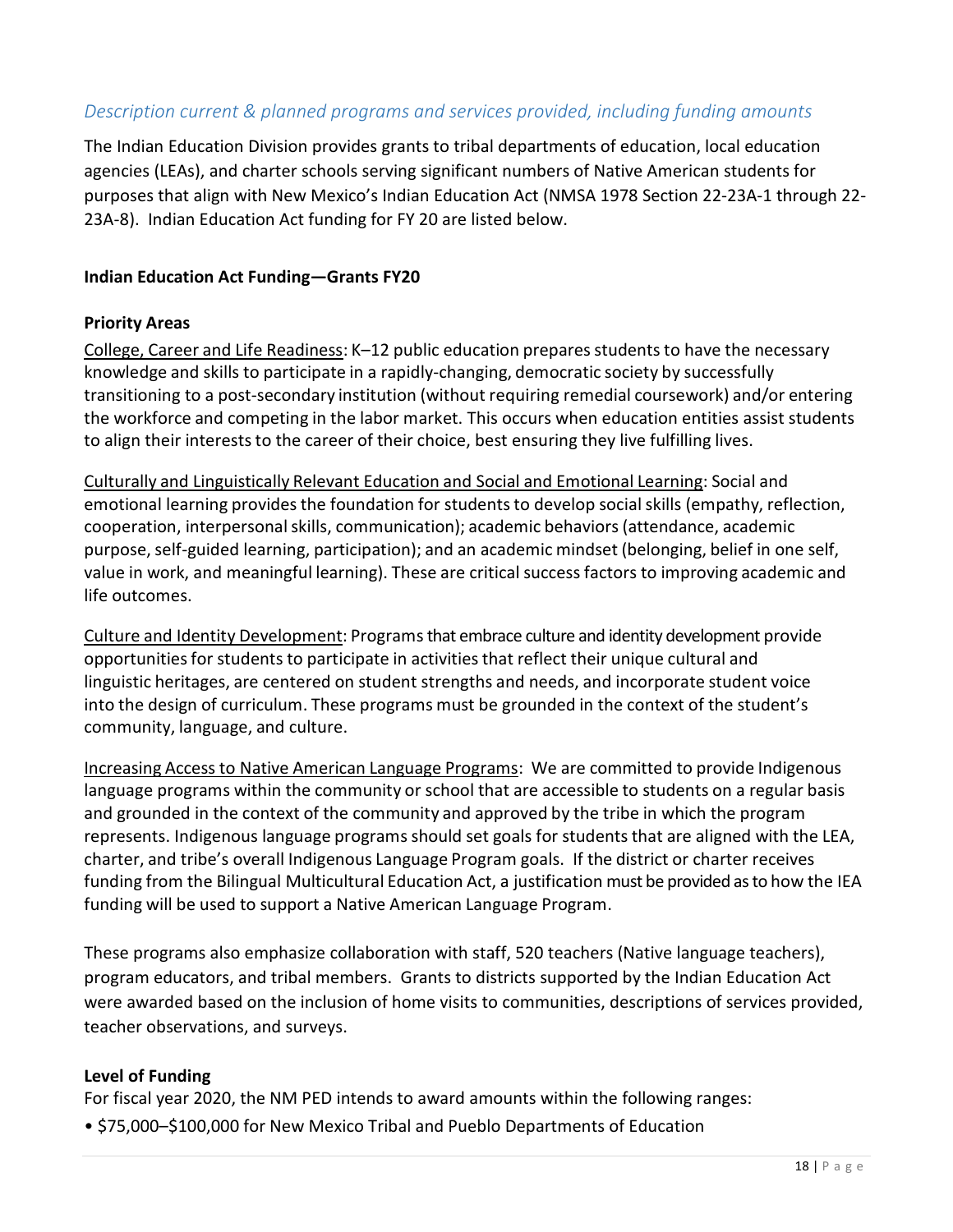• \$50,000– \$90,000 for LEAs and charters that enroll a significant number of Native American students, as previously determined by the PED

# <span id="page-19-0"></span>Collaboration and Communication

The policy of the Public Education Department includes collaboration and communication. In order to promote cultural competence and educational success, the agency utilizes, as appropriate: tribal liaisons, tribal advisory bodies (e.g., the New Mexico Indian Education Advisory Council—NMIEAC), work groups, and informal communication.

### <span id="page-19-1"></span>*Role of Tribal Advisory Bodies*

The policy of the New Mexico Public Education Department states that the agency may solicit advice and recommendations from NMIEAC to collaborate with tribes in matters of policy development, prior to engaging in consultation, as contained in this policy. The agency's tribal liaison to these advisory bodies shall provide, in a timely manner, advice and recommendations on departmental policies, programs, and/or service matters that have tribal implications. Input derived from such activities is not defined as this policy's consultation process.

#### **Indian Education Advisory Council**

Pursuant to the Indian Education Act, the PED Communication and Collaboration Policy recognizes the role of the Indian Education Advisory Council in advising the Public Education Secretary and Assistant Secretary of Indian Education on implementation of the provision of the Indian Education Act. The sixteen-member council consists of representatives from: the Navajo, Apache, and Pueblo nations; urban areas, including Albuquerque, Gallup, and Farmington; representatives from the Bureau of Indian Education, a Head Start organization, and the general public—at least one of whom shall be non-tribal, but all of whom shall have knowledge of, and involvement in, the education of tribal students. The purpose of this duly-appointed group of individuals is to provide advice and recommendations on matters relative to agency policies, programs, and services.

| <b>Indian Education Advisory Council Members During 2019-2020</b> |                            |  |
|-------------------------------------------------------------------|----------------------------|--|
| <b>Tribal Representation</b>                                      | <b>Member</b>              |  |
| <b>Navajo Nation</b>                                              | <b>Jonathan Hale</b>       |  |
| <b>Navajo Nation</b>                                              | <b>Wendy Grayeyes</b>      |  |
| <b>Navajo Nation</b>                                              | Dr. Pandora Mike           |  |
| <b>Navajo Nation</b>                                              | Dr. Pauletta White         |  |
| <b>Mescalero Apache Nation</b>                                    | <b>Berdine Largo</b>       |  |
| <b>Jicarilla Apache Nation</b>                                    | <b>Claudia Vigil-Munoz</b> |  |
| Southern Pueblo                                                   | <b>Patricia Sandoval</b>   |  |
| <b>Southern Pueblo</b>                                            | <b>Tracey Cordero</b>      |  |
| <b>Northern Pueblo</b>                                            | Jeremy Oyenque             |  |
| <b>Northern Pueblo</b>                                            | James Lujan                |  |
| Urban Representative-Albuquerque                                  | <b>Duta Flying Earth</b>   |  |
| Urban Representative-Farmington                                   | <b>Shawl Iron Moccasin</b> |  |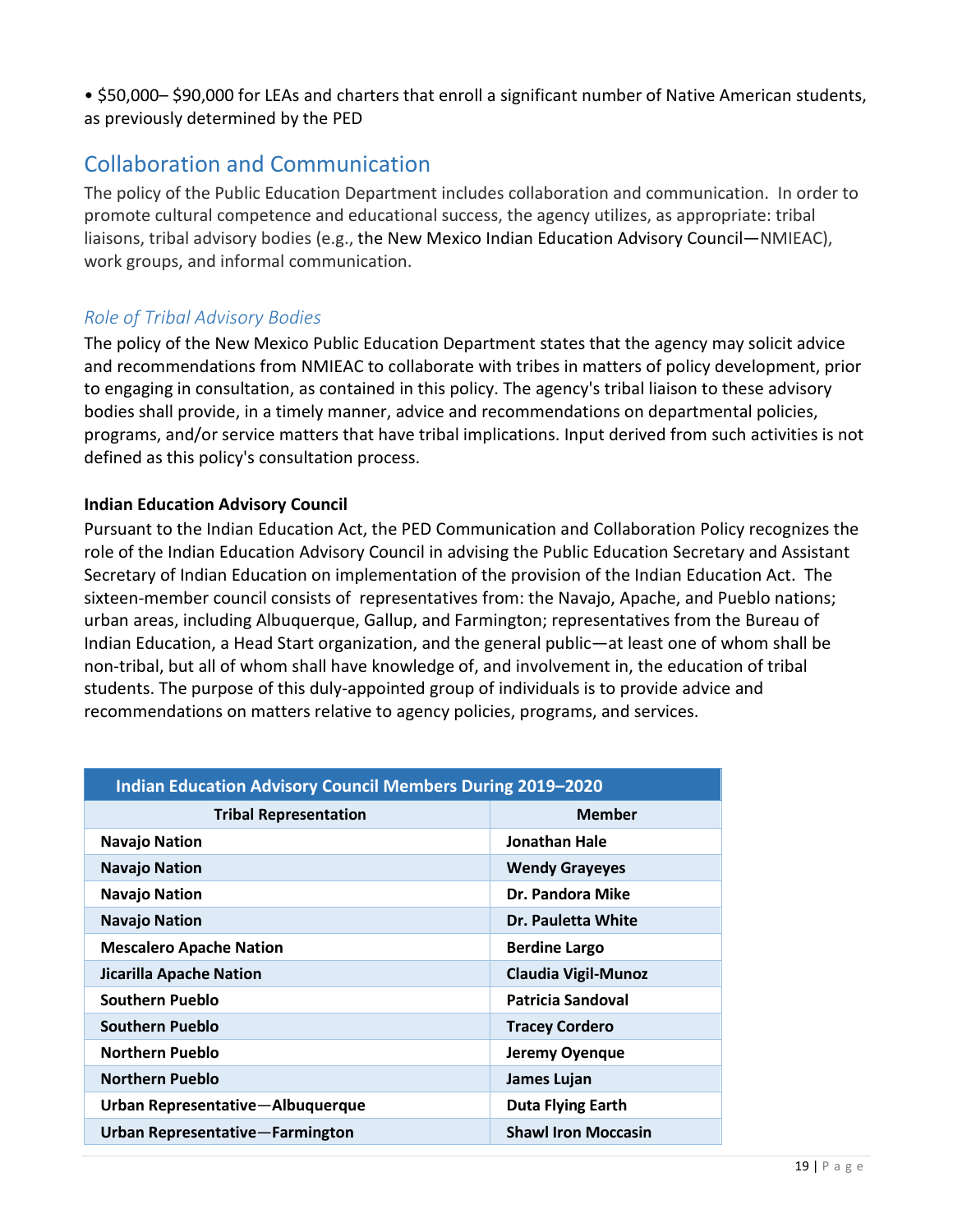| Urban Representative-Gallup                       | <b>Alray Nelson</b>   |
|---------------------------------------------------|-----------------------|
| Bureau of Indian Affairs-at large                 | <b>Ventura Lovato</b> |
| Tribal Liaison, Director of Indian Education, HED | <b>Nathan Moquino</b> |
| Non-Tribal-general public-at large                | <b>Amber Wallin</b>   |
| <b>PEC Representative</b>                         | <b>Georgina Davis</b> |
| Head Start-at Large                               | <b>Marsha Leno</b>    |

The Indian Education Advisory Council (IEAC) meets on a regular basis with representatives of the Public Education Department. The following are a list of the meetings of the IEAC from July 2019 – June 2020.

| <b>Date</b> | <b>Type of Meeting</b>                                 |
|-------------|--------------------------------------------------------|
| 8/17/2019   | IEAC work session and updates                          |
| 10/26/2019  | NM PED Open House for Advisory Councils                |
| 11/20/19    | Government-to-Government and IEAC work session updates |
| 01/25/2020  | IEAC work session and updates                          |
| 3/7/2020    | IEAC work session and updates                          |
| 4/04/2020   | <b>IEAC</b> meeting                                    |
| 05/02/2020  | <b>IEAC work session</b>                               |

**Note**: The Indian Education Division (IED) sends communication directly to IEAC members on any information shared with tribal leaders, tribal education directors, school districts and stakeholders.

<span id="page-20-0"></span>*Establishes a method for notifying employees of the state agency of the provisions of the State-Tribal Collaboration Act and the policy that the state agency adopts pursuant to this section.*

| Divisions of the PED and their Current and Planned STCA Implementation Efforts |                                                                                                                                                                                                                             |                                                                                                                                                                                                                        |
|--------------------------------------------------------------------------------|-----------------------------------------------------------------------------------------------------------------------------------------------------------------------------------------------------------------------------|------------------------------------------------------------------------------------------------------------------------------------------------------------------------------------------------------------------------|
| <b>NM PED Offices and</b><br><b>Programs</b>                                   | <b>Key Division and Support Areas</b>                                                                                                                                                                                       | <b>Current and Planned Programs and Services for</b><br>American Indians/Alaska Natives                                                                                                                                |
| Assessment                                                                     | For SY 19-20: Training for implementing<br>and supporting the NM-MSSA, NM-<br>ASR, DLM, SAT<br>Monthly Calls with BIE members to<br>assist with assessment-related topics,<br>such as administration, training,<br>reviews. | BIE will have their own assessments for SY2020-<br>2021, but the PED will ask that educators working<br>in public schools that serve our Native students<br>participate in bias and sensitivity assessment<br>reviews. |
| <b>Educator Growth and</b><br>Development/Title II                             | <b>Teacher Evaluation</b>                                                                                                                                                                                                   | Elevate NM: All teachers, administrators, including<br>superintendents, will be trained in teacher<br>evaluation. American Indian representation from                                                                  |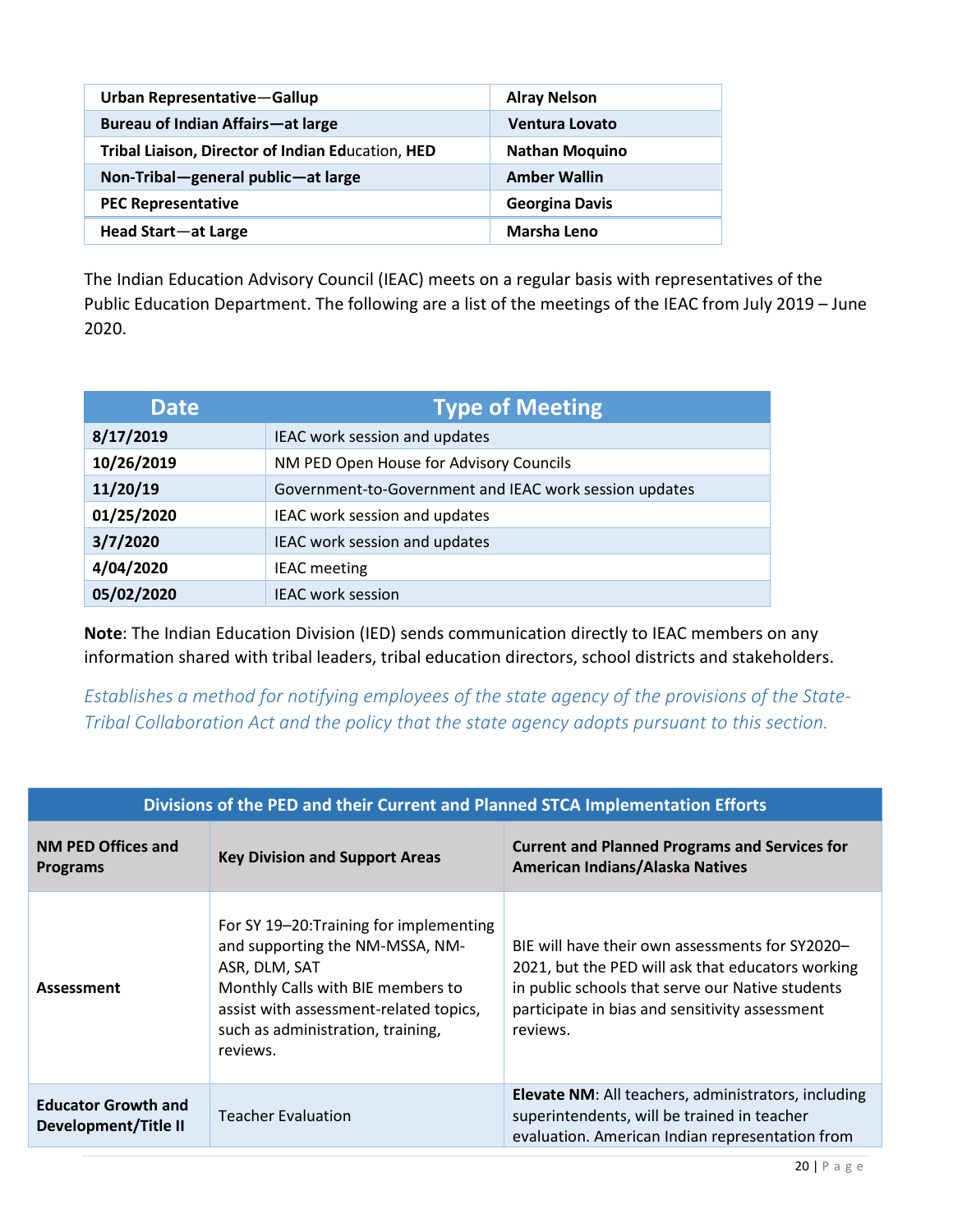|                                                           |                                                                                                                                                                                                                                                                                                                                                       | Santa Fe Indian School and Central Consolidated<br>School District helped generate new evaluation<br>systems in the past. Five convening's took place<br>from August 2019 to January 2020. |
|-----------------------------------------------------------|-------------------------------------------------------------------------------------------------------------------------------------------------------------------------------------------------------------------------------------------------------------------------------------------------------------------------------------------------------|--------------------------------------------------------------------------------------------------------------------------------------------------------------------------------------------|
| <b>Educator Pipeline,</b><br>Pathways, and<br>Preparation | <b>Teacher Residency and Program</b><br>approval (EPPs)                                                                                                                                                                                                                                                                                               | PED share teacher residency RFA with Native<br>American IHEs. PED has worked with Diné College<br>to provide technical support in presenting their<br>licensure program to the PPSC        |
| <b>Language and Culture</b>                               | State-funded BMEPs for districts,<br>schools, and charter schools that<br>include Native language programs.<br>The LCD requires proof of Tribal<br>consultation for BMEP applications, as<br>well as for federal Title III applications<br>(through the consolidated Titles I, II,<br>and III questionnaire) from<br>districts/state charter schools. | State-funded BMEPs for districts, schools, and<br>charter schools that include Native language<br>programs.                                                                                |
| Licensure                                                 | Licensure, Native Language and Culture<br>Certificate                                                                                                                                                                                                                                                                                                 | Continued discussions on licensure needs.                                                                                                                                                  |
| <b>Policy &amp; Legislative</b><br><b>Affairs</b>         | Administrative rulemaking, MOUs,<br>Legislative strategic planning;<br><b>Education policy</b>                                                                                                                                                                                                                                                        | Future tribal consultations on administrative<br>rulemaking                                                                                                                                |
| <b>Priority Schools</b>                                   | School Improvement                                                                                                                                                                                                                                                                                                                                    | RISE, SOAR, LAUNCH, AE (application driven)<br>NM DASH (required of all schools and charters)                                                                                              |
| <b>Student Success and</b><br><b>Wellness</b>             | Work with BIE entities to gather data in<br>SNAP and provide free meals to all<br>Native Americans participating in the<br>National School Lunch Program                                                                                                                                                                                              | Provide breakfasts and lunches to students and<br>schools participating in NSLP                                                                                                            |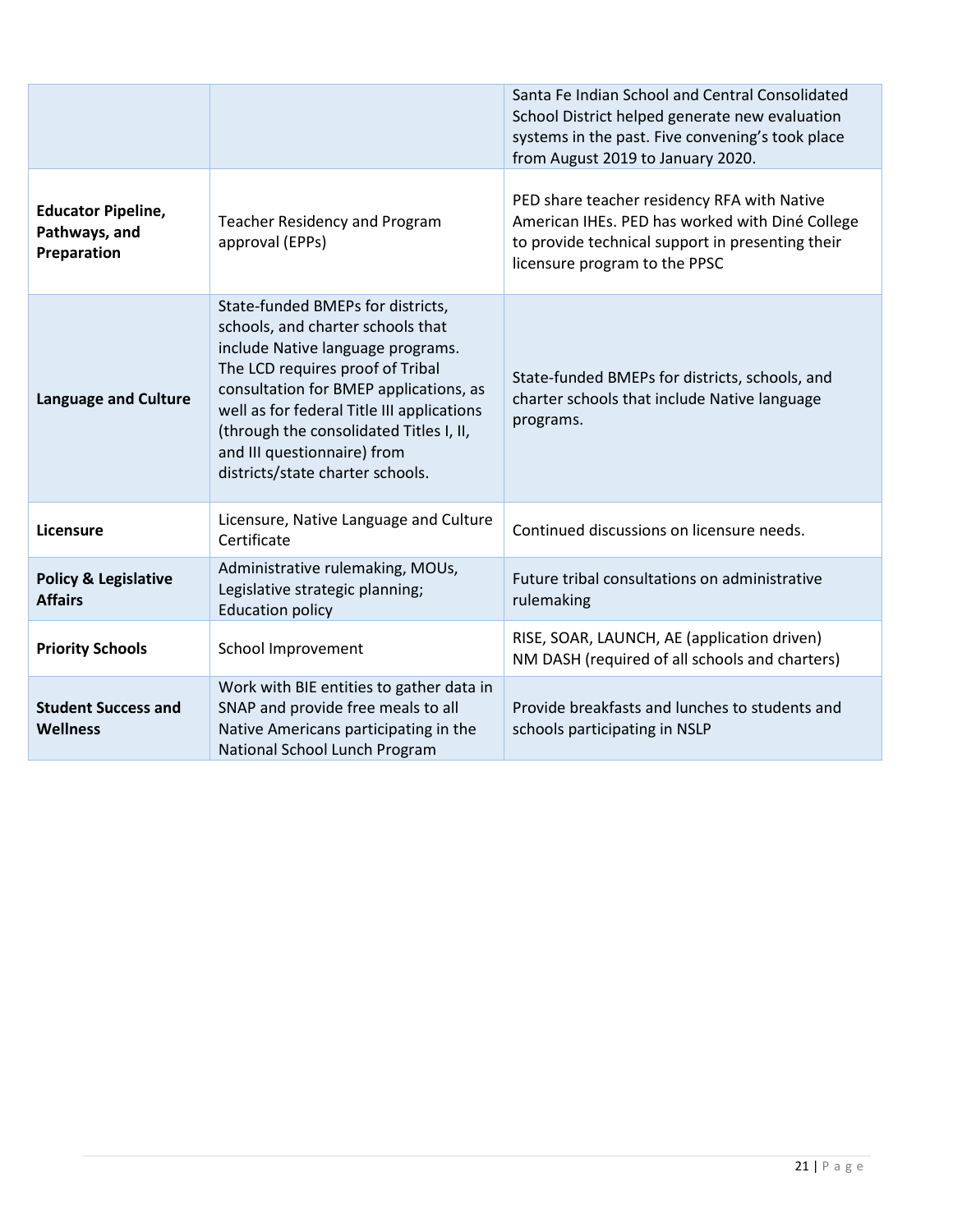| <b>Options for Parents</b><br>and Families Division-<br>to include the Charter<br><b>School Bureau</b> | • Provide staff support to the Public<br>Education Commission, the elected<br>public body that approves, denies,<br>overseas state-authorized charter<br>schools<br>• Provide technical support to all<br>charter schools which includes:<br>o annual site visits, compliance<br>support<br>o training for school leaders, staff<br>o training for governing board<br>members<br>o needs-based support and guidance<br>• Review and approve state-authorized<br>charter school budget matters<br>• Make recommendations to the<br>commission regarding the approval,<br>denial, suspension or revocation of the<br>charters of state-authorized charter<br>schools<br>• Provide guidance to parents interest-<br>ed in home schooling their children,<br>track all home school registrations<br>• Maintain & disperse information<br>pertaining to non-public school options<br>including independent schools and BIE<br>schools<br>• Manage the NM Charter School<br>Program Grant | All charters in New Mexico must comply and<br>adhere to the services provided by the PED. The<br>Charter School Division, in partnership with the<br>Public Education Commission (the state elected<br>body that over sees 52 state authorized charter<br>schools) updated processes and policies relevant to<br>new charter applications and renewal applications.<br>Both processes require applicants to provide<br>detailed assurances and data that indicate a<br>commitment to adhering to the Indian Education<br>Act. |
|--------------------------------------------------------------------------------------------------------|-------------------------------------------------------------------------------------------------------------------------------------------------------------------------------------------------------------------------------------------------------------------------------------------------------------------------------------------------------------------------------------------------------------------------------------------------------------------------------------------------------------------------------------------------------------------------------------------------------------------------------------------------------------------------------------------------------------------------------------------------------------------------------------------------------------------------------------------------------------------------------------------------------------------------------------------------------------------------------------|-------------------------------------------------------------------------------------------------------------------------------------------------------------------------------------------------------------------------------------------------------------------------------------------------------------------------------------------------------------------------------------------------------------------------------------------------------------------------------------------------------------------------------|
|--------------------------------------------------------------------------------------------------------|-------------------------------------------------------------------------------------------------------------------------------------------------------------------------------------------------------------------------------------------------------------------------------------------------------------------------------------------------------------------------------------------------------------------------------------------------------------------------------------------------------------------------------------------------------------------------------------------------------------------------------------------------------------------------------------------------------------------------------------------------------------------------------------------------------------------------------------------------------------------------------------------------------------------------------------------------------------------------------------|-------------------------------------------------------------------------------------------------------------------------------------------------------------------------------------------------------------------------------------------------------------------------------------------------------------------------------------------------------------------------------------------------------------------------------------------------------------------------------------------------------------------------------|

## <span id="page-22-0"></span>*Promote communication & collaboration – PED divisions*

| <b>NM PED Offices and</b><br><b>Programs</b>           | <b>Trainings that support Communication, Collaboration, and Cultural</b><br>competency                                                                                                                                                             |
|--------------------------------------------------------|----------------------------------------------------------------------------------------------------------------------------------------------------------------------------------------------------------------------------------------------------|
| Assessment                                             | Professional development on formative, interim, and summative<br>assessments, as well as available resources and supports in the<br>classroom.                                                                                                     |
| <b>Educator Growth and</b><br>Development/Title II     | All New Mexico teachers will be trained on the new teacher evaluation<br>system and the new language that brings attention to Culturally and<br>Linguistically relevant instruction. This training can be provided to<br>State and Tribal Leaders. |
| <b>Educator Pipeline, Pathways,</b><br>and Preparation | Presented at the G to G conference on Teacher residency                                                                                                                                                                                            |

The following divisions developed training to promote communication and collaboration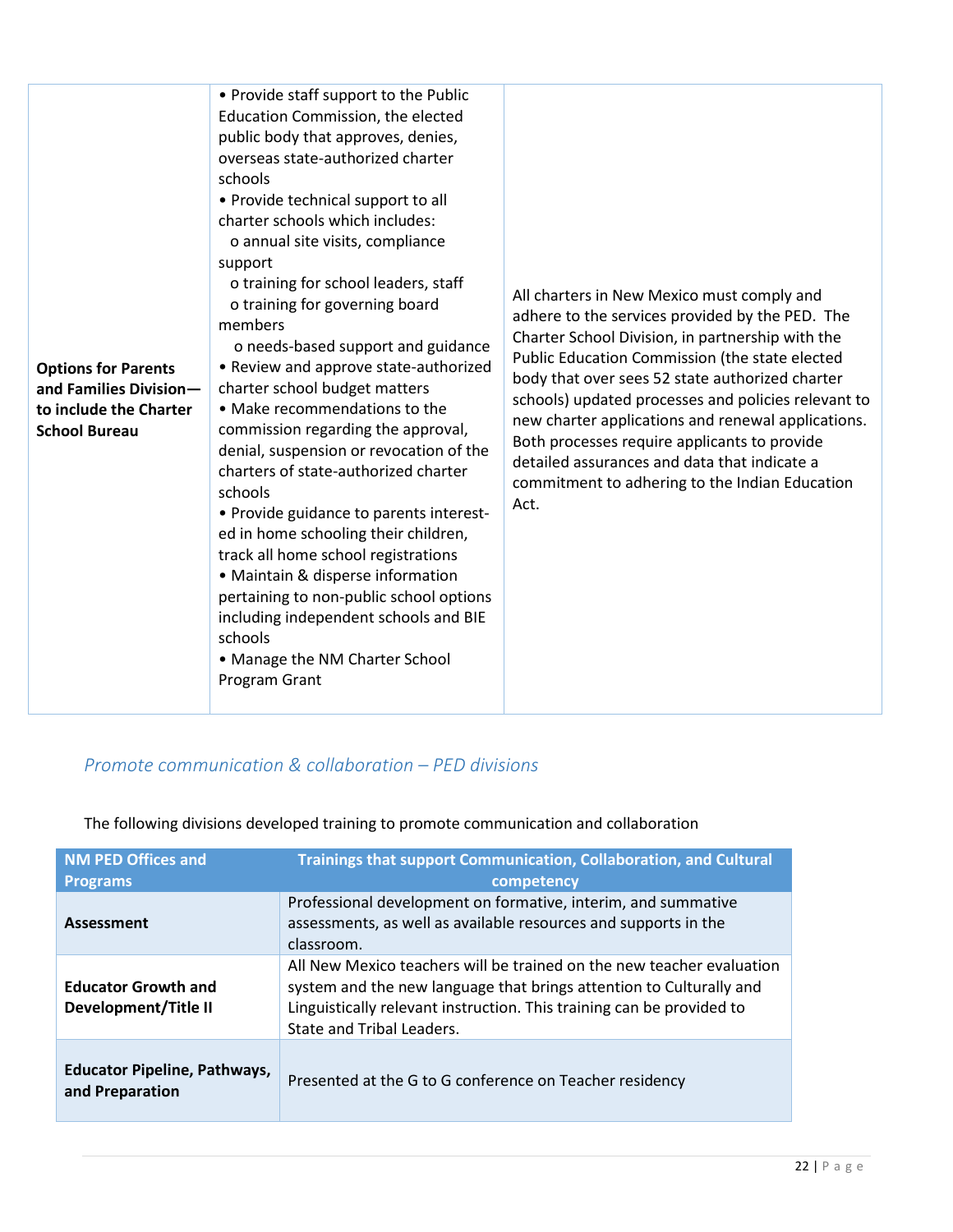| <b>Language and Culture</b>                                                                                    | Culturally and Linguistically Responsive instruction pathways I and II<br>for school districts and charter schools.                                                                                                                                                                                                                                                                                                                                                                                                                                                                                                                                                                                                                                                                                                                                                                                                                                                                                                                                                                                                                                                                                                                                                                                                                                                                                                                                              |
|----------------------------------------------------------------------------------------------------------------|------------------------------------------------------------------------------------------------------------------------------------------------------------------------------------------------------------------------------------------------------------------------------------------------------------------------------------------------------------------------------------------------------------------------------------------------------------------------------------------------------------------------------------------------------------------------------------------------------------------------------------------------------------------------------------------------------------------------------------------------------------------------------------------------------------------------------------------------------------------------------------------------------------------------------------------------------------------------------------------------------------------------------------------------------------------------------------------------------------------------------------------------------------------------------------------------------------------------------------------------------------------------------------------------------------------------------------------------------------------------------------------------------------------------------------------------------------------|
| Licensure                                                                                                      | We typically attend G to G but were unable to attend this year due to<br>weather. We did meet with tribal members to discuss the Native<br>Language and Culture Certificate and improvements to the process<br>that we may be able to make. For this next year we would like to find a<br>way to improve our communication with Tribal Education Directors to<br>ensure we are supporting their needs and to keep them up to date on<br>licensure in NM.                                                                                                                                                                                                                                                                                                                                                                                                                                                                                                                                                                                                                                                                                                                                                                                                                                                                                                                                                                                                         |
| <b>Options for Parents and</b><br><b>Families</b><br>(often referred to as Charter<br><b>Schools Division)</b> | The 2020 Annual Charter Conference was cancelled due to the COVID-<br>19 emergency. The intention was to focus learning experiences for<br>charter leaders, teachers and Governing Board members on engaging<br>all learners (including indigenous students) in an excellent and relevant<br>manner. The 2021 Conference will focus on equity and collaboration<br>and is slated for spring 2021.<br>All charter schools in New Mexico were required to launch Equity<br>Councils in the Winter of 2020. Each charter complied with the<br>expectations for developing councils and have been actively engaged<br>in the on-going trainings.                                                                                                                                                                                                                                                                                                                                                                                                                                                                                                                                                                                                                                                                                                                                                                                                                     |
| <b>Policy &amp; Legislative Affairs</b>                                                                        | Policy conducted informal tribal consultations on proposed<br>administrative rules:<br>July 2019; October 2019; January 2020 The department held a formal<br>tribal consultation on November 22, 2019 during the Government-to-<br>Government meeting on 6.35.2 NMAC, Implementing the Indian<br>Education Act. Additionally, the following gatherings/meetings were<br>an opportunity for tribal folks to provide comments, feedback, and<br>suggestions for the 6.35.2 NMAC rule:<br>-October 17, 2019 - Navajo Nation Education Institute, St. Michaels,<br><b>AZ</b><br>October 28, 2019 - Regional Indian Education Directors' Meeting, Rio<br>Rancho<br>-October 31, 2019 - Regional Indian Education Directors' Meeting,<br><b>Dulce</b><br>-November 5, 2019 - Regional Indian Education Directors' Meeting,<br>Ruidoso<br>-November 20, 2019 to January 28, 2020 - Open Pre-public, Informal<br>Comment Period for Tribal Leadership and Tribal Education Directors<br>-November 20, 2019 - Tribal Consultation with the Indian Education<br>Advisory Council, Isleta<br>-December 4, 2019 - American Indian English<br>Learner Research Alliance Conference Breakout Session, Albuquerque<br>-January 8, 2020 - In-person Meeting/Webinar for Pre-draft Rule<br>Discussion with Tribal Education Directors (Collaboration Meeting with<br>TEDs), Albuquerque<br>-January 28, 2020 to March 16, 2020 - Original Public Comment Period<br>for Rulemaking |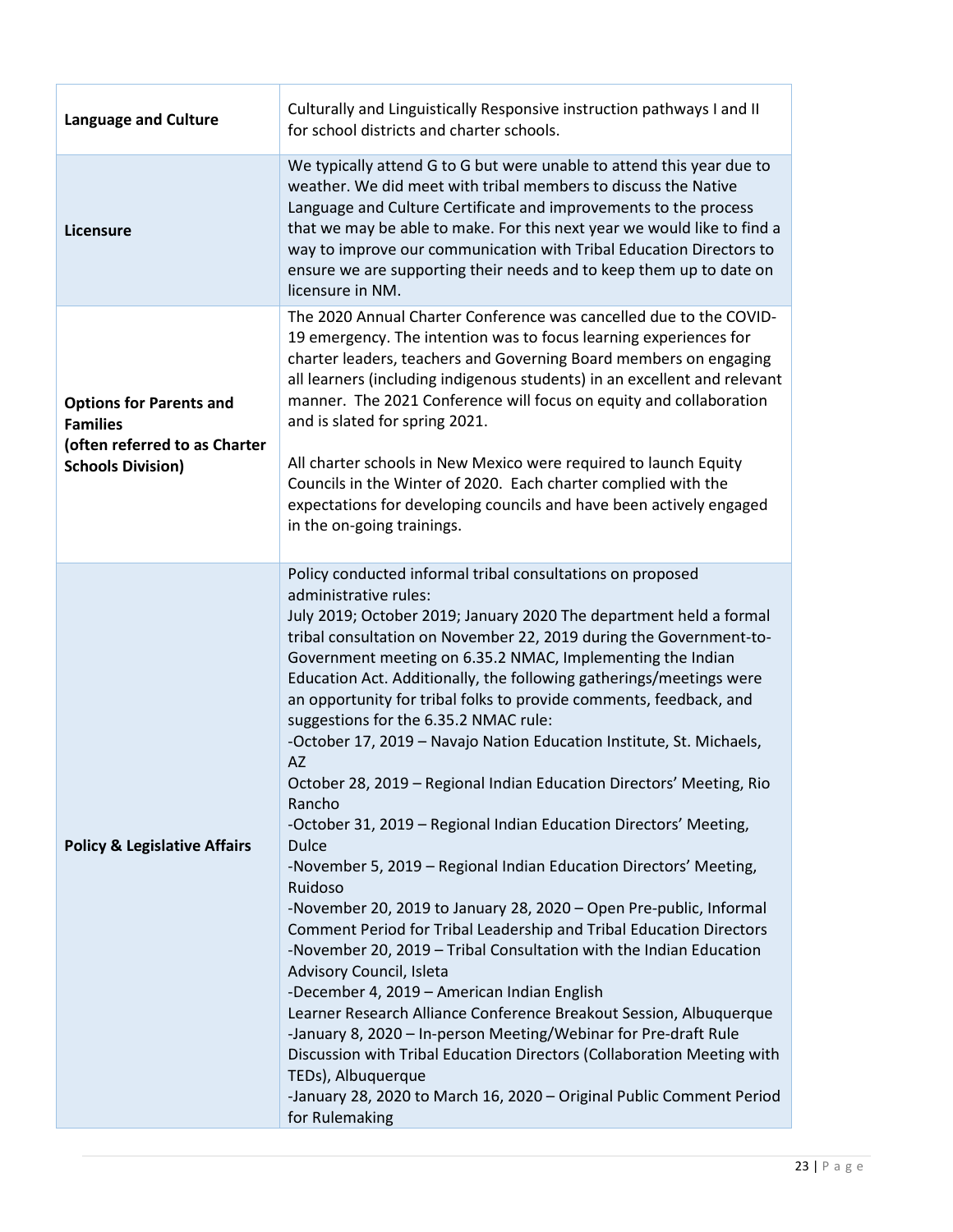|                                               | -February 28, 2020 - Pueblo of Jemez and Pueblo of Zia Tribal and<br>Governing Board Retreat, Isleta<br>-March 2, 2020 - Indian Education Division's Work Session on HB250<br>with WEEAC, Albuquerque<br>Policy worked in collaboration with PED's IT, SFIS, and DoIT to<br>create and revise the tribal guidance document for tribal connectivity:<br>April/June 2020<br>March 16, 2020 to May<br>19, 2020 - Extended Public Comment Period for Rulemaking (Re:<br>Covid-19<br>Pandemic) |
|-----------------------------------------------|-------------------------------------------------------------------------------------------------------------------------------------------------------------------------------------------------------------------------------------------------------------------------------------------------------------------------------------------------------------------------------------------------------------------------------------------------------------------------------------------|
| <b>Priority Schools</b>                       | RISE, SOAR, LAUNCH, AE, programs will provide training and support to<br>LEA/Schools/participants<br>NM DASH supports are online and open source                                                                                                                                                                                                                                                                                                                                          |
| <b>Student Success and</b><br><b>Wellness</b> | No trainings scheduled at this time.                                                                                                                                                                                                                                                                                                                                                                                                                                                      |

# <span id="page-24-0"></span>Certification and Training

The following NM PED trainings and professional development was obtained by divisions within the Public Education Department.

| <b>NM PED Offices and Programs</b>                            | <b>Training and Professional Development for American</b><br><b>Indians/Alaska Natives</b>                                                                                                                                                                                |
|---------------------------------------------------------------|---------------------------------------------------------------------------------------------------------------------------------------------------------------------------------------------------------------------------------------------------------------------------|
| Assessment                                                    | The Assessment Bureau will work in collaboration with<br>the Literacy, Math and Science bureaus to provide<br>professional learning opportunities that support<br>common core standards, classroom strategies, and<br>understanding the Balanced Assessment System (BAS). |
| <b>Educator Growth and Development/Title</b><br>Ш             | Elevate NM-All teachers will be trained as well as<br>administrator and Super.                                                                                                                                                                                            |
| <b>Educator Pipeline, Pathways, and</b><br><b>Preparation</b> | Provided training to Dine College on PPSC                                                                                                                                                                                                                                 |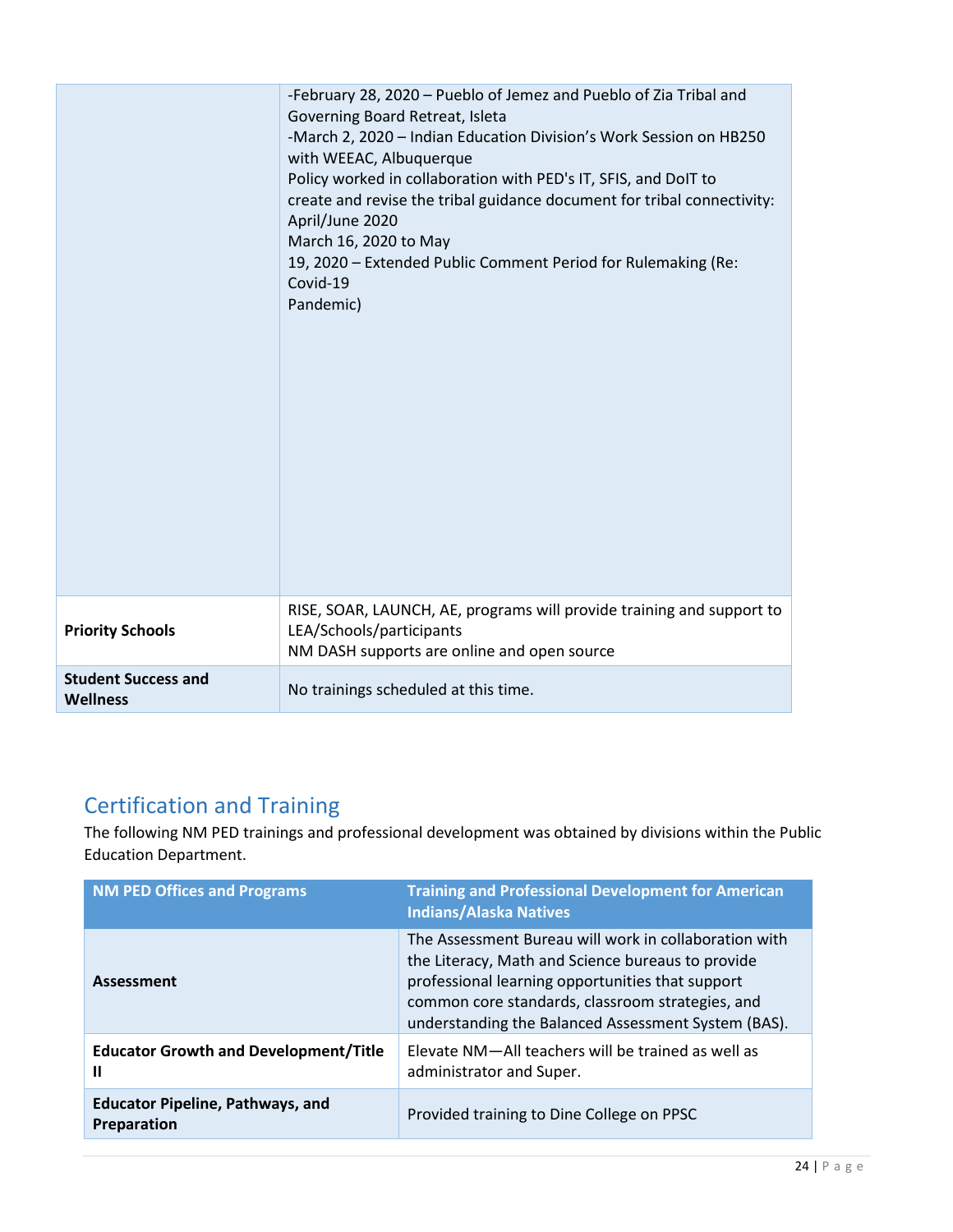| Licensure                                                                                     | Met with staff and educators in Dulce School District to<br>provide guidance and support for Licensure.                                                                                                                                                                                                                                                         |
|-----------------------------------------------------------------------------------------------|-----------------------------------------------------------------------------------------------------------------------------------------------------------------------------------------------------------------------------------------------------------------------------------------------------------------------------------------------------------------|
| <b>Options for Parents and Families</b><br>(often referred to as Charter Schools<br>Division) | Recently, The Division worked with the Policy Division to<br>update the Governing Board Training Rule to include an<br>hour on equity for all charter boards to engage with<br>annually. The equity trainings will include governing<br>board members from the state's nine (9) charter schools<br>that serve predominantly indigenous<br>students/communities. |
| <b>Priority Schools</b>                                                                       | RISE, SOAR, LAUNCH, AE are open to all LEAs/Schools via<br>an application                                                                                                                                                                                                                                                                                       |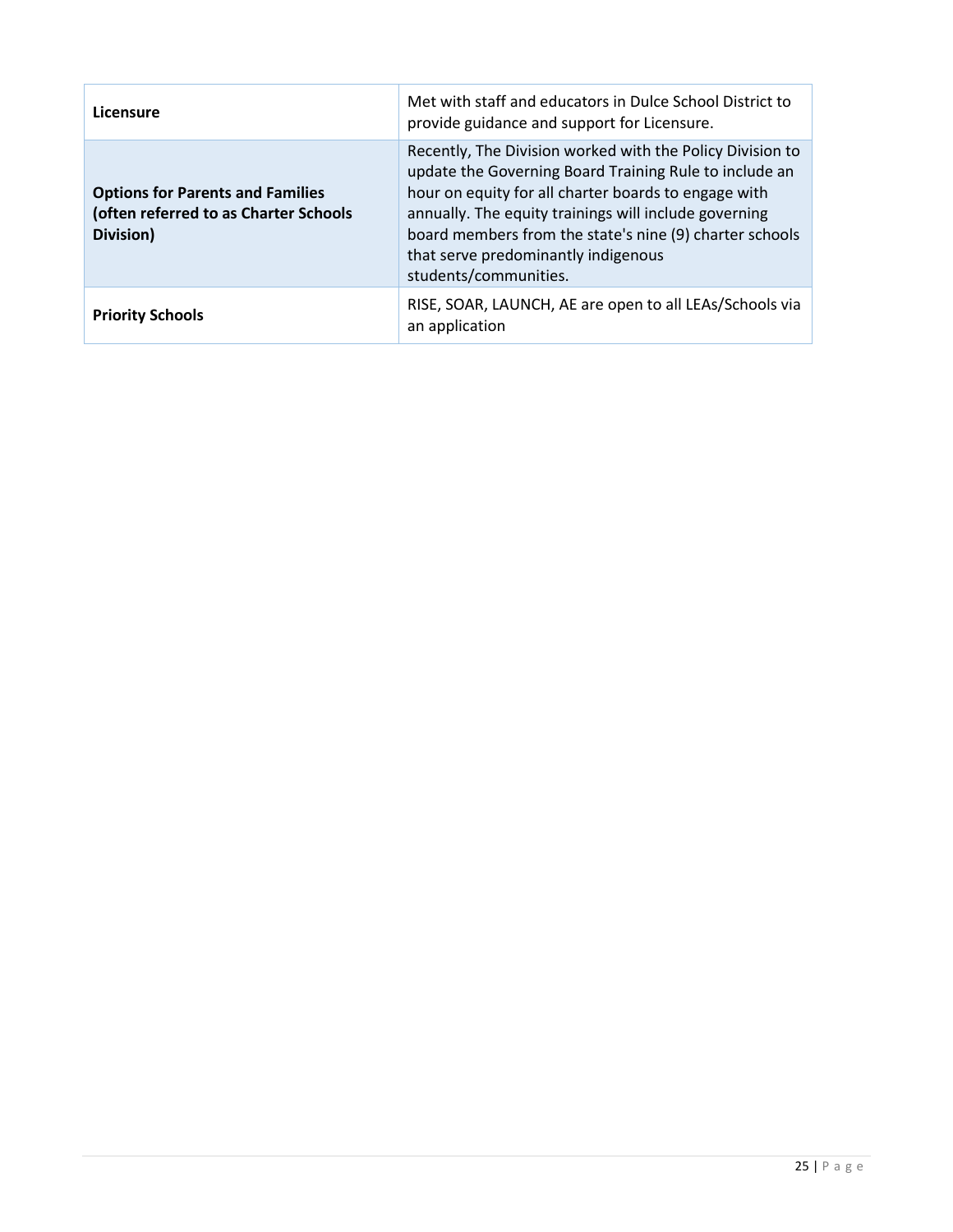# <span id="page-26-0"></span>Conclusion and Appendices

Due to the COVID-19 pandemic it was necessary for the New Mexico Public Education Department to partner with various agencies in the state to provide internet access to schools and tribes as well as computers to schools and tribes to alleviate inconsistencies in coverage for our students, teachers, staff and community members. The following is a list of the progress PED, in collaboration with its external partners, has achieved during the short-term period. PED's Indian Education Division purchased and distributed the following wireless technology devices and equipment: 700 residential hotspots (Navajo Nation); 101 Cradle Point fixed and mobile hotspots (for teacher ages, chapter houses, inside buildings; buses; and indoor antennas) (all Tribes, Nations, and Pueblos); and 6,282 Chromebooks (all Tribes, Nations, and Pueblos and schools with a significant Native American student population). PED staff delivered to or arranged for pickup of the Chromebooks with23 Tribes, Nations, and Pueblos in the state. Additionally, PED staff worked in collaboration with SFIS staff and the Information Technology Disaster Resource Center, which is a non-profit organization charged with providing communities with the technical resources necessary to continue operations and begin recovery after a disaster, to assist with installation of the Cradle Points.

|                             | <b>Tribe/Nation/Pueblo or Charter School</b> | <b>Receiving Wireless Access Points (Cradle Points)</b> |
|-----------------------------|----------------------------------------------|---------------------------------------------------------|
| <b>Cochiti Pueblo</b>       |                                              | Yes                                                     |
| <b>DEAP</b>                 |                                              | <b>Yes</b>                                              |
| <b>Dream Diné</b>           |                                              | <b>Yes</b>                                              |
| Jemez Pueblo                |                                              | <b>Yes</b>                                              |
| Jicarilla Apache            |                                              | <b>Yes</b>                                              |
| <b>Mescalero Apache</b>     |                                              | <b>Yes</b>                                              |
| <b>NACA</b>                 |                                              | <b>Yes</b>                                              |
| Nambe Pueblo                |                                              | <b>Yes</b>                                              |
| <b>Picuris Pueblo</b>       |                                              | <b>Yes</b>                                              |
| Pojoaque Pueblo             |                                              | <b>Yes</b>                                              |
| Sandia Pueblo               |                                              | <b>Yes</b>                                              |
| Santa Ana Pueblo            |                                              | <b>Yes</b>                                              |
| <b>Santo Domingo Pueblo</b> |                                              | <b>Yes</b>                                              |
| <b>Taos Pueblo</b>          |                                              | <b>Yes</b>                                              |
| Zuni Pueblo                 |                                              | <b>Yes</b>                                              |
|                             | Total WAPs (Cradle Points)*                  | 95 (46 fixed/inside and 49 on buses)                    |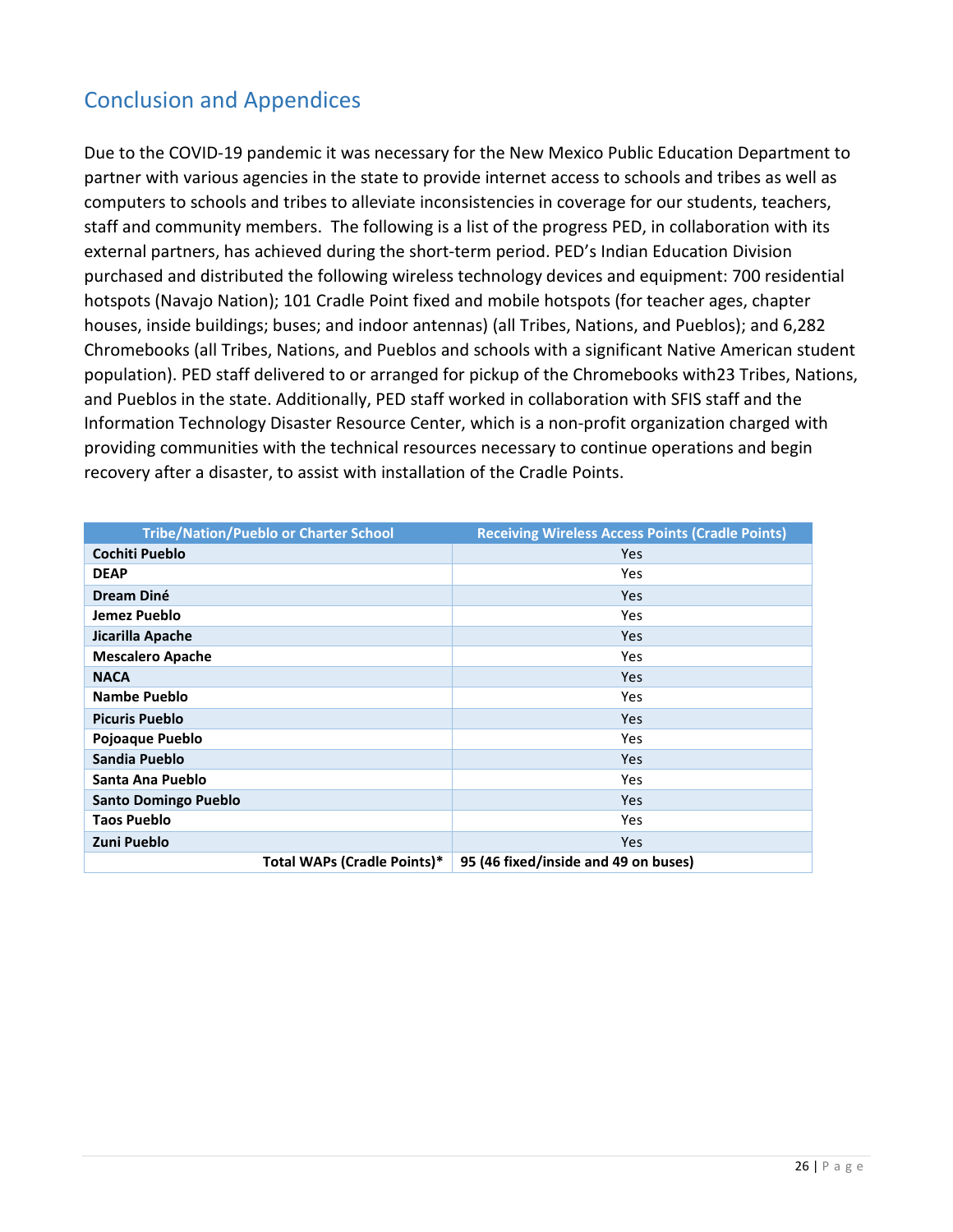| <b>Tribe/Nation/Pueblo or Tribal School</b> | <b>Receiving Chromebooks</b> |
|---------------------------------------------|------------------------------|
| <b>Acoma Pueblo</b>                         | Yes                          |
| A:shiwi College and Career Readiness Center | Yes                          |
| Cochiti Pueblo                              | Yes                          |
| Isleta Pueblo                               | Yes                          |
| Jemez Day School                            | Yes                          |
| <b>Jemez Pueblo</b>                         | Yes                          |
| Jicarilla Apache                            | Yes                          |
| Kha'p'o Community School                    | Yes                          |
| Laguna Pueblo                               | Yes                          |
| <b>Mescalero Apache</b>                     | Yes                          |
| <b>Nambe Pueblo</b>                         | Yes                          |
| Navajo Nation Department of Diné Education  | Yes                          |
| <b>Ohkay Owingeh</b>                        | Yes                          |
| <b>Picuris Pueblo</b>                       | Yes                          |
| Pojoaque Pueblo                             | Yes                          |
| Sandia Pueblo                               | Yes                          |
| San Felipe Pueblo                           | Yes                          |
| San Ildefonso Pueblo                        | Yes                          |
| Santa Ana Pueblo                            | Yes                          |
| Santa Clara Pueblo                          | Yes                          |
| <b>Santo Domingo Pueblo</b>                 | Yes                          |
| <b>Taos Pueblo</b>                          | Yes                          |
| <b>Tesuque Pueblo</b>                       | Yes                          |
| Te Tsu Geh Oweenge School                   | Yes                          |
| T'siya Day School                           | Yes                          |
| Zia Pueblo                                  | Yes                          |
| <b>Zuni Pueblo</b>                          | Yes                          |
| <b>Total Chromebooks</b>                    | 6,282                        |